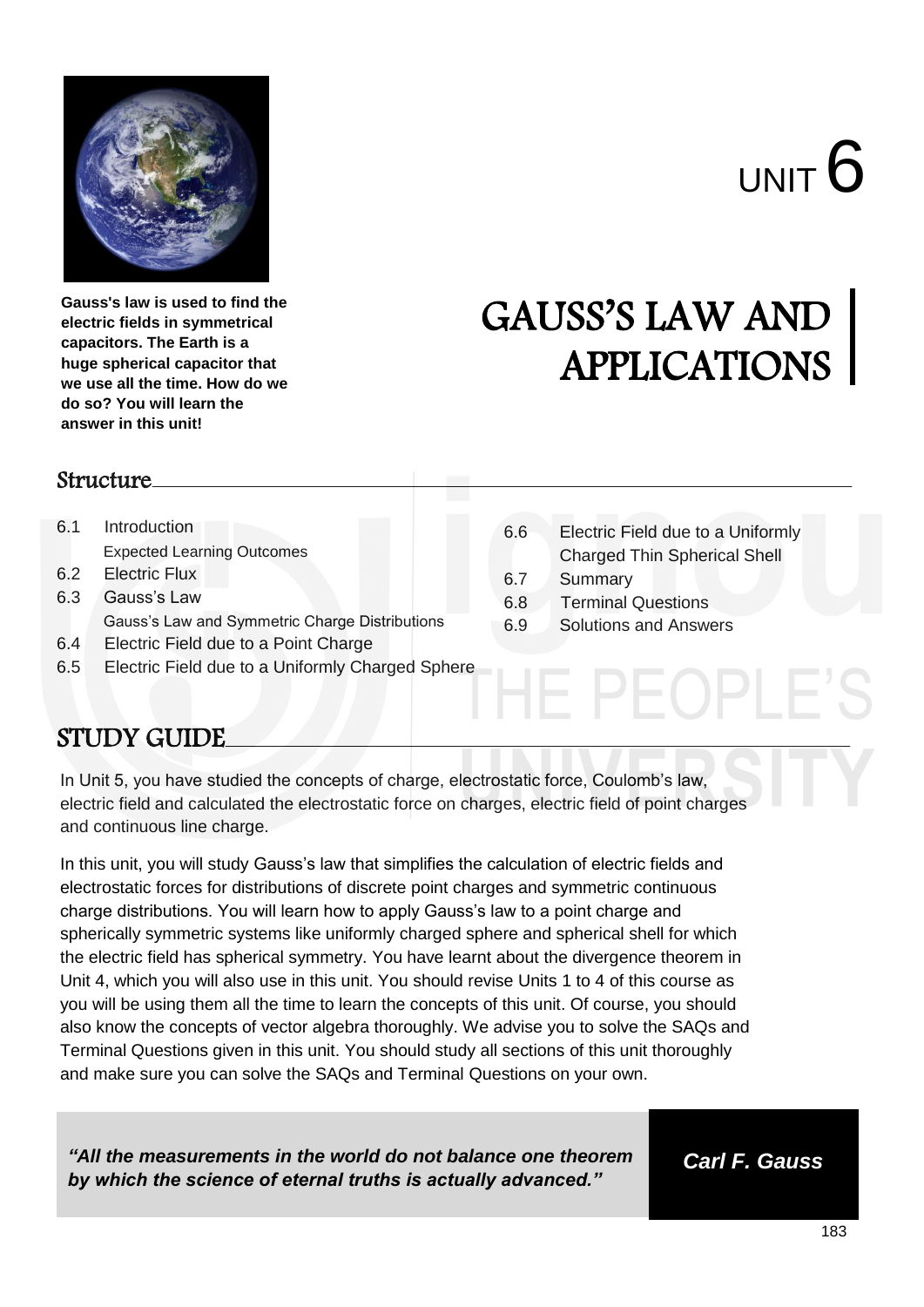### **6.1 INTRODUCTION**

In Unit 5, you have revised the concept of charge and Coulomb's law. You have learnt the concept of electric field and calculated the electric field due to point charges and continuous line charge. You have also learnt how to calculate the electrostatic force on a charge kept in any given electric field.

This is what electrostatics is about: Calculating electric fields due to charges and electrostatic forces on a charge or distribution of charges placed in an electric field. You also saw how involved the calculation of the electric field of a line charge was. Would you not like to learn simpler methods for doing these calculations? This is what we do in the rest of this block. Most of this block involves **learning the tools** that simplify the calculation of electric fields and electrostatic forces.

In this unit, we describe an alternative to Coulomb's law and the principle of superposition to help us determine electric fields of discrete charges and charge distributions. This is the **Gauss's law** which relates electric charge distributions and electric fields. It gives us a simpler method to determine electric fields associated with symmetric charge distributions. If we know the electric fields in any region, we can also use the law to determine the net charge of the charge distributions that give rise to them.

We begin our study of Gauss's law by defining a new quantity called **electric flux** (Sec. 6.2). We then present the law in Sec. 6.3. You will learn that Gauss's law is particularly useful when applied to systems that possess some symmetry, a concept that you may know but will learn again in this unit. In Sec. 6.4, we apply the law to **spherically symmetric** systems and determine the electric fields due to a point charge, a uniform spherical charge distribution and a uniformly charged spherical shell.

You may ask: Why is it important for you to learn these applications of Gauss's law? One of the most important uses of these applications is in calculating the electric fields in capacitors and consequently their capacitances. You would know from your school physics that capacitors are important devices used to store electric charge and electrical energy. You will learn in detail about them in Unit 11 of Block 3. The Earth is one huge spherical capacitor that we use all the time as you will learn in Sec. 6.5.

In the next unit, we continue the discussion on Gauss's law for systems having cylindrical and planar symmetry such as a uniform line charge, a uniformly charged cylinder and a plane sheet of charge. You will learn some more applications of the law and then you will be able to appreciate the power of this law.

## Expected Learning Outcomes

After studying this unit, you should be able to:

- define electric flux and calculate the electric flux due to an arbitrary distribution of charges;
- state Gauss's law;



Carl Friedrich Gauss (1777 – 1855), a German mathematician and physicist, is referred to as the 'greatest mathematician since antiquity'. He made exceptional contributions in the areas of mathematics such as algebra, number theory, analysis, differential geometry, and physics such as mechanics, electrostatics, magnetic fields, optics, etc. He is known as one of history's most influential mathematicians with equally significant contributions in physics.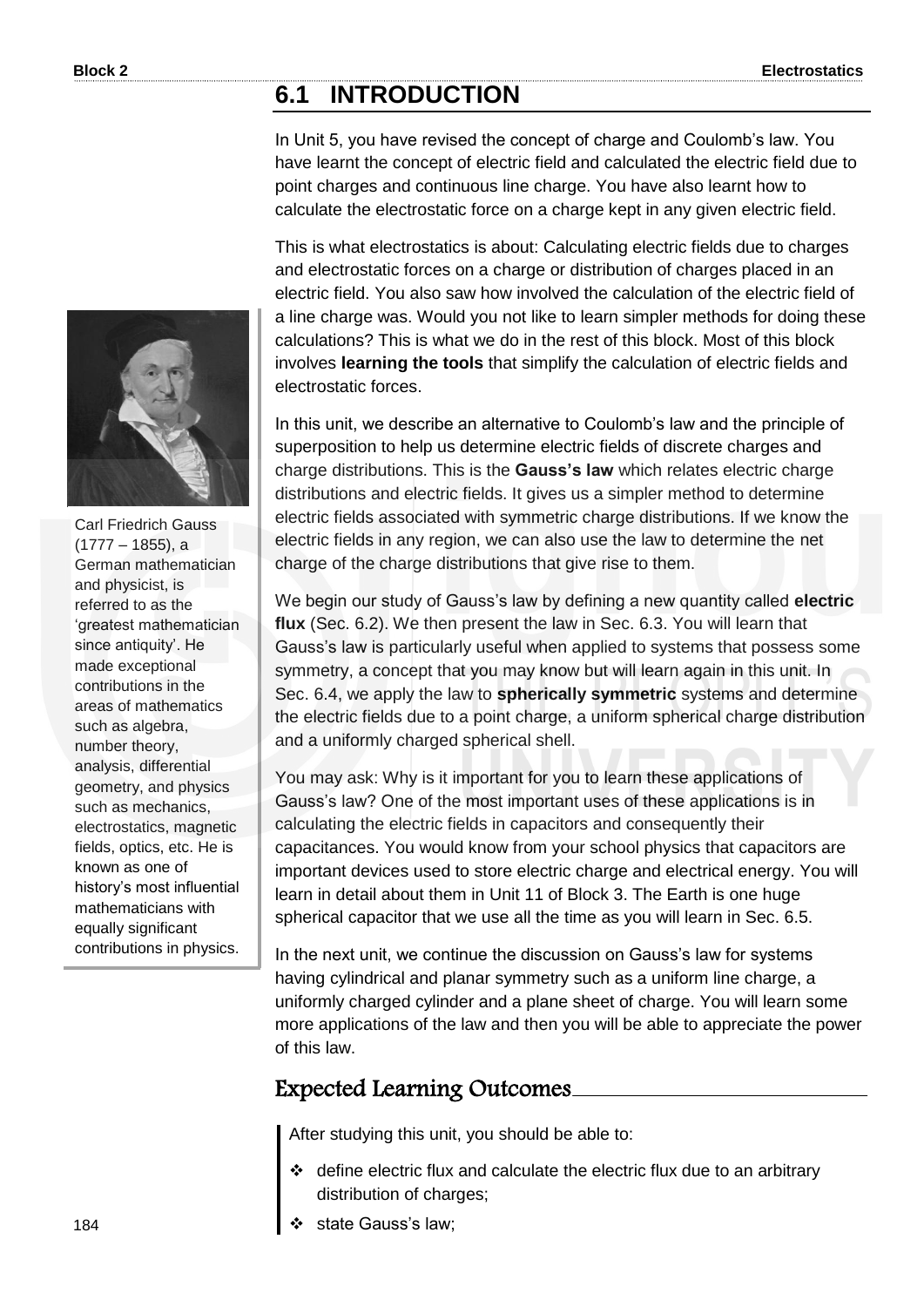- $\div$  apply Gauss's law to calculate the electric field due to a point charge;
- apply Gauss's law to calculate the electric field due to a uniformly charged sphere; and
- using Gauss's law, determine the electric field due to a uniformly charged spherical shell.

## **6.2 ELECTRIC FLUX**

You have learnt the concept of flux of a vector field in Sec. 4.2.1 of Unit 4 of this course. Here we briefly explain the concept again so that you can understand the concept of electric flux. You know that flux is defined for any vector field but is most easily pictured for the flow of fluids. So, we begin the discussion with a brief revision of the concept of flux for fluid flow.

Imagine that a stream of water or some fluid is flowing and the velocity of the particles in it is described by the velocity vector field. We now place a very small flat wire loop of area *dS* in the stream so that it is normal (perpendicular) to the direction of the flow (Fig. 6.1a). We choose this flat element of area to be small enough so that the velocity of all fluid particles flowing through it is constant. The **volume flux** of the fluid through the loop is defined as the **rate of flow** of the fluid through the area (of the loop). Let us determine its value.

Suppose  $\Delta V$  is the volume of the fluid that passes through the small loop of area  $dS$  in time  $\Delta t$ . Since its area is flat and very small, we can take the speed *v* of the small amount of fluid flowing through it to be constant. So, during the time interval  $\Delta t$ , the fluid moves a length  $\Delta x = \nu \Delta t$ . The volume of fluid that flows through the loop during that time interval is then given by

$$
\Delta V = dS\Delta x = dSv\Delta t
$$

(6.1)

So, the rate of flow of fluid through the very small area *dS* is given by

$$
\frac{\Delta V}{\Delta t} = v dS \tag{6.2a}
$$

This is just the **volume flux** of the fluid when the small area chosen is **normal**  (**perpendicular**) to the direction of its flow.



**Fig. 6.1**: **A wire loop placed in a stream a) normal and b) parallel to the direction of the flow or the velocity**  Field  $\vec{v}$ ; c) the same loop placed at an angle  $\theta$  to the direction of fluid flow. In parts (a) and (c) of **this figure, we have shown only a few lines for the fluid flow but the loop is immersed in the stream.**

The word flux has its origins in the old French word 'flus' and the Latin word 'fluxus' both meaning 'flowing' or 'to flow'. When we say that something is in the state of flux, we mean that it is changing.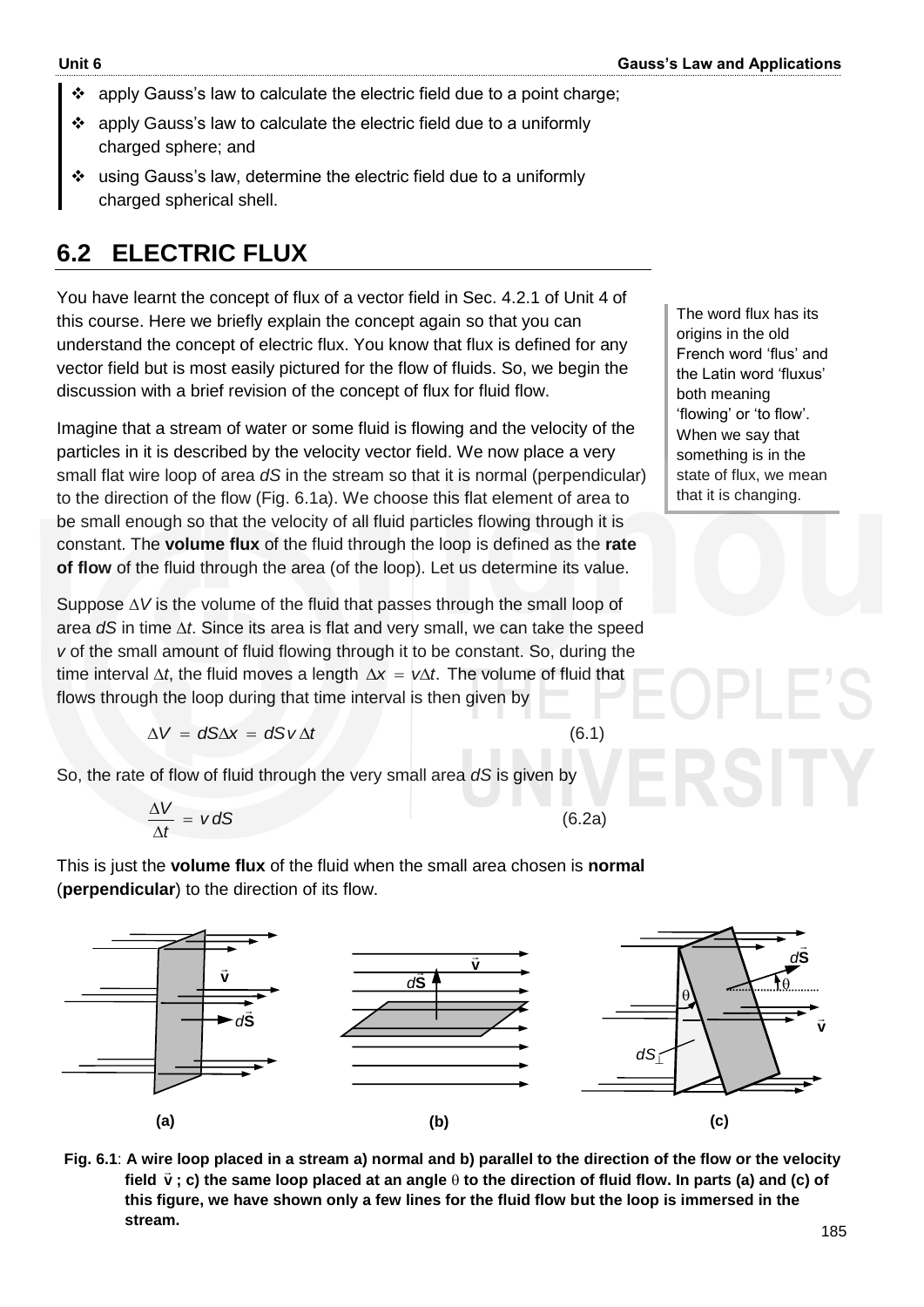(6.3)

What would the flux be if we kept the loop parallel to the direction of fluid flow as shown in Fig. 6.1b? You can see that **no fluid will now flow across the wire loop** or across the area *dS*. So, the volume flux will be zero in this case.

What would the flux be if we kept the loop at some angle  $\theta$  to the direction of fluid flow as shown in Fig. 6.1c?

In this case, the fluid will pass through only that component of the area, which is perpendicular to the direction of fluid flow. This is just  $\, d{\sf S}_{\perp} \, = \, d{\sf S}\text{cos}\theta .$ 

Therefore, substituting *dS*cos for *dS* in Eq. (6.2a), the **volume flux** through the loop kept at an angle  $\theta$  to the direction of the fluid flow will be

$$
v dS_{\perp} = v dS \cos \theta \tag{6.2b}
$$

Now, we use the definition of the scalar product to express the volume flux given by Eqs. (6.2a and b) as

 $\Phi_{dS} = \vec{v} \cdot d\vec{S}$ 

 $\Phi_{dS} = \vec{v} \cdot a$ 

where 
$$
\vec{v}
$$
 is the velocity field and  $d\vec{S}$ , the area vector corresponding to the area  $dS$  of the loop (see Fig. 6.2). The area vector gives the magnitude of the area and its direction gives the sense of the flux through the area. In our example (Figs. 6.1a and c), the sense of the flux is from left-hand (side of the loop to its right-hand) side. If we choose the direction of the area vector to be opposite to this, i.e., from right to left, the sense of the flux would also be from the right-hand (side of the loop to its left-hand) side. We can choose either direction for the area vector but once chosen, it should remain the same and be specified.

Note that the scalar product of Eq. (6.3) reflects all three situations we have considered: When the loop is normal to the flow,  $\theta = 90^\circ$  and Eq. (6.3) gives the volume flux as *v dS*, which is just Eq. (6.2a). If the loop is parallel to the flow,  $\theta = 0^{\circ}$  and the flux through the loop is zero. For any other value of  $\theta$ , Eq. (6.3) gives the volume flux as  $v \, dS \cos\theta$ , which is just Eq. (6.2b).

The definition of volume flux can be extended to the flux of any vector field including the electric field. **In an electrostatic field, nothing is flowing** but we define the flux of the electric field in analogy to Eq. (6.3).

By definition, the **electric flux** *d<sup>E</sup>* of an electric field **E**  $\rightarrow$  through a small flat surface of area *dS* is defined as

$$
d\Phi_E = \vec{E} \cdot d\vec{S} \tag{6.4}
$$

where **S**  $\overline{a}$ *d* is the area vector of magnitude *dS* **directed normal to the surface. Its orientation is defined to be outward to the surface**. Note that electric flux is a scalar quantity.

In Eq. (6.4), we have considered a small flat surface of area *dS* to define electric flux. You may ask: **What is the electric flux through a surface of any arbitrary shape**?



**Fig. 6.2**: **Area vector S** *d* **for any surface of area** *dS* **is directed normal to the surface (refer to Sec. 4.3 of Unit 4 for the sense of the normal vector to the surface).**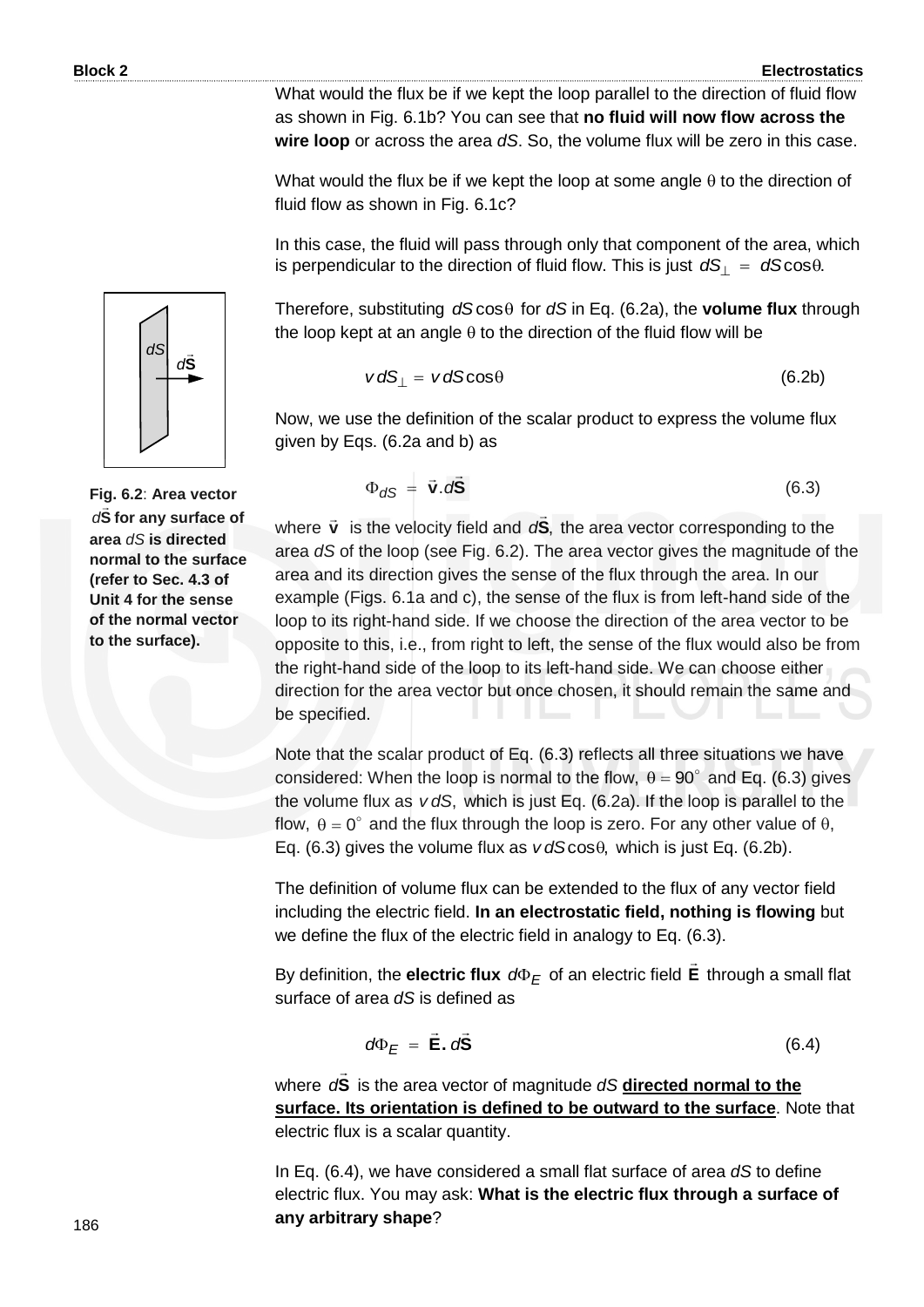In that case, we divide the surface into a large number (say *n*) of small flat surfaces represented by area vectors , *d***S***<sup>i</sup>*  $\frac{1}{2}$  all pointing outwards from the same side of the surface. Let **E***i*  $\rightarrow$ be the electric field through the element of surface area *d*S<sub>*i*</sub>.  $\overline{a}$ Since flux is a scalar quantity, the electric flux through the surface *S* is just the sum of the electric flux through all such flat surfaces:

$$
\Phi_E = \sum_{i=1}^n \vec{E}_i \cdot d\vec{S}_i \tag{6.5}
$$

We then make the sizes of the flat surfaces smaller and smaller so that  $n \rightarrow \infty$  and collectively these surface elements approach the surface *S*. Then as you have learnt in Unit 4, the sum given in Eq. (6.5) approaches a limiting value which is equal to the electric flux through the surface *S*. In that limit, we can write the sum as a two-dimensional surface integral and the electric flux is given by

$$
\Phi_E = \lim_{n \to \infty} \sum_i \vec{\mathbf{E}}_i \cdot d\vec{\mathbf{S}}_i = \iint_S \vec{\mathbf{E}} \cdot d\vec{\mathbf{S}} \tag{6.6a}
$$

As you have learnt in Unit 4, the subscript *S* under the integral sign tells us that the area of integration is the entire surface *S*. If the surface is closed, we write the surface integral and Eq. (6.6a) as follows:

$$
\Phi_E = \oint_S \vec{E} \cdot d\vec{S}
$$
 (6.6b)

In Unit 4, you have learnt how to determine surface integrals for different cases. From Eqs. (6.6a and b), you can see that electric flux is expressed as a surface integral. You may now like to determine the electric flux of an electric field through a surface using Eq. (6.6b). We take up the example of calculating the electric flux of a point charge through a closed surface. In the process, we shall arrive at Gauss's law.

$$
E_{\text{XAMPLE 6.1}: \text{ ELECTRIC FLUX OF A POINT CHARGE}}
$$

Determine the electric flux for the electric field generated by a point charge *q* through a closed surface *S* of a sphere of radius *R* enclosing the charge such that the charge is placed at the centre of the sphere.

**SOLUTION <b>I** We use Eq. (6.6b) to determine the electric flux through the surface of a sphere (of radius *R*) enclosing the charge *q*. From Eq. (6.6b), the electric flux through a closed surface is given by

$$
\Phi_E = \oint_S \vec{E} \cdot d\vec{S}
$$

where *S* is the surface of a sphere of radius *R* enclosing the charge *q*, which is kept at its centre. The electric field of the charge *q* at a point on the surface of the sphere is given from Eq. (5.6a) as

$$
\vec{\mathbf{E}} = \frac{1}{4\pi\varepsilon_0} \frac{q}{R^2} \hat{\mathbf{r}}
$$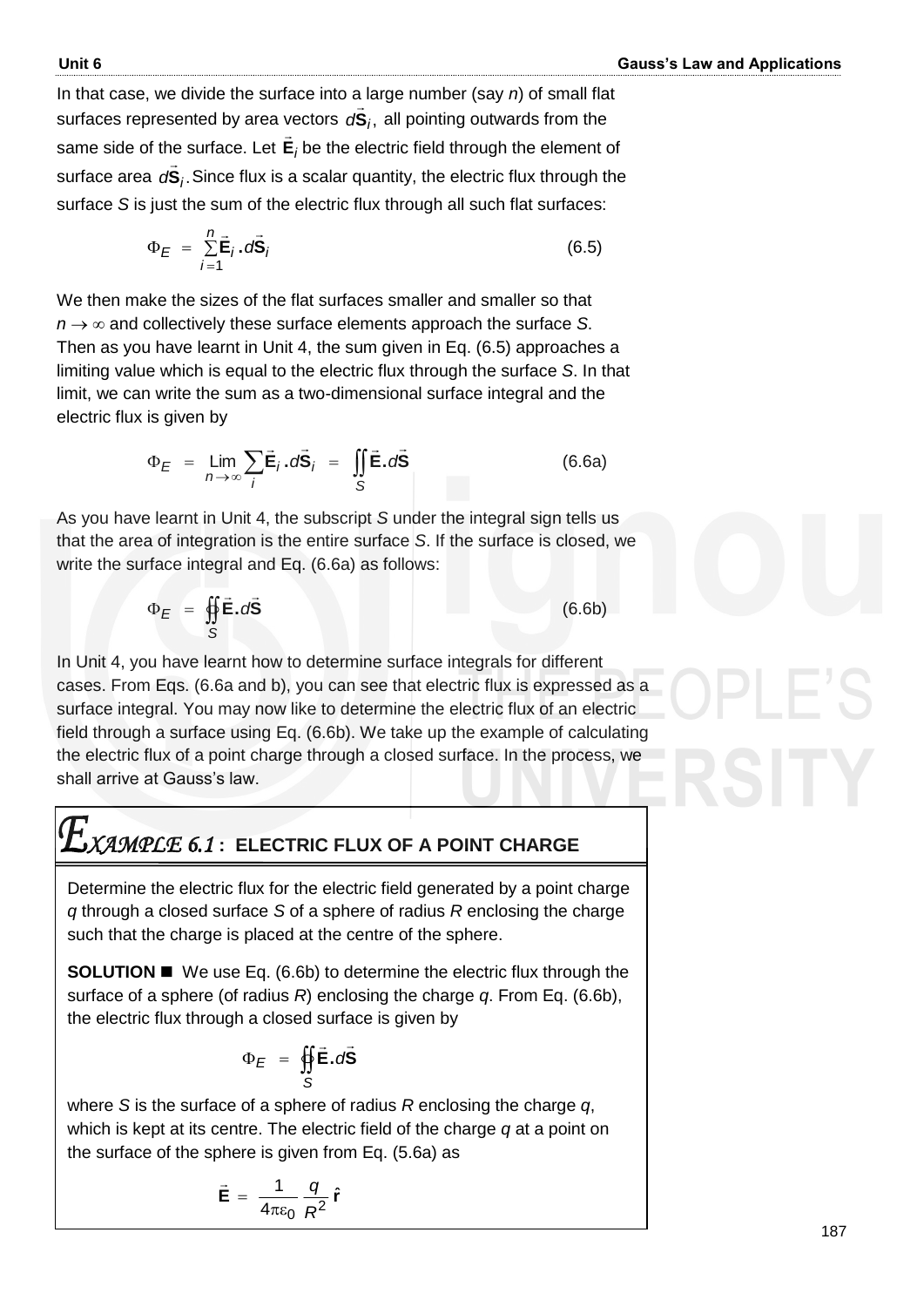

**Fig. 6.3**: **Calculation of the electric flux through a spherical surface enclosing charge** *q***.**



**Fig. 6.4**: **Diagram for SAQ 1.**



where  $\hat{\mathbf{r}}$  is the unit vector along the radial direction. Now, for a sphere, the direction of the area vector d**S** is along the outward normal to its surface at all points on the surface. From Fig. 6.3 (showing one such point), you can see that it is along the vector  $\hat{r}$ . Thus, we have

$$
d\vec{S} = dS\hat{r} \quad \text{and} \quad \vec{E} \cdot d\vec{S} = EdS\hat{r} \cdot \hat{r} = EdS
$$

The electric flux of the point charge through the sphere's surface is then

$$
\oint_{S} \vec{E} \cdot d\vec{S} = \frac{q}{4\pi \epsilon_0 R^2} \iint dS = \left(\frac{q}{4\pi \epsilon_0 R^2}\right) \times 4\pi R^2 = \frac{q}{\epsilon_0}
$$
(6.7)

Did you note in Example 6.1 that the radius of the sphere cancels out? This is because while the field **decreases** as  $\frac{1}{2}$ , 2 *r* the surface area **increases** as  $r^2$ .

So, their product is constant. **REMEMBER**: This result arises because of the **inverse square nature of the electrostatic force field and the electric field**.

Also note that we have obtained Eq. (6.7) in Example 6.1 for the electric flux of a point charge across a **spherical surface** enclosing the charge. However, it is true for a surface of any shape enclosing a charge. This is what Gauss's law is about. So you will study it in greater detail in the next section. But before that, you may like to attempt an SAQ to determine electric flux for another simple situation.

#### *SAQ 1 -* **Electric flux**

A cube of side 1.0 m is kept in an electric field (in units of  $NC^{-1}$ ) given by  $\vec{E} = 8.0 \times \hat{i} + 5.0 \hat{j}$  as shown in Fig. 6.4. Determine the electric flux through the right and top faces of the cube.

You should always remember the following about electric flux.

- **Electric flux through a surface (of area** *S***) represents the**  summation of electric flux elements (E.dS) over the entire **surface.**
- **Each electric flux element represents the product of a small flat element of area on the surface with the component of the electric field along the normal to that area element.**
- **This product is nothing but the scalar product of the electric field vector and the area element vector.**
- **Electric flux does not represent flow or change the way volume flux does.**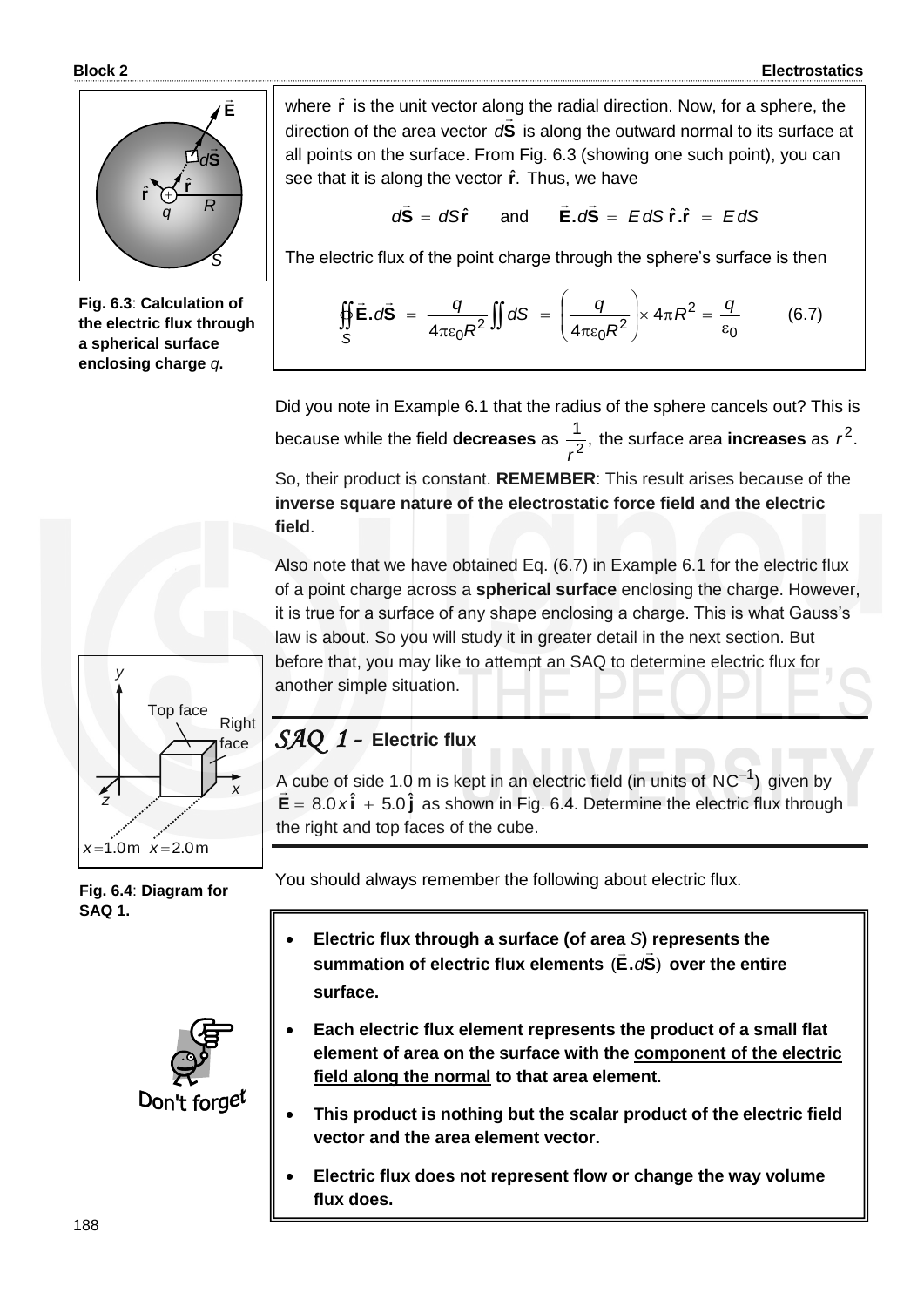Let us now study Gauss's law.

## **6.3 GAUSS'S LAW**

In Example 6.1, we have enclosed a point charge in a spherical surface and arrived at Eq. (6.7), which relates the electric flux through a spherical surface to the point charge *q* enclosed by it. This is just Gauss's law for a point charge. However, we have enclosed the point charge in a spherical surface, which is a special case. **Gauss's law applies to any arbitrary surface enclosing a charge or charge distribution**. Any imaginary surface enclosing a charge or a charge distribution is called a **Gaussian surface**. We usually choose the Gaussian surface so that our calculations become easier.

Therefore, in this section, we first generalise Eq. (6.7) for any arbitrary surface enclosing the point charge and arrive at a formal statement of Gauss's law. So, let us find out whether the same equation [Eq. (6.7)] applies to **any arbitrary surface** enclosing a point charge.

Consider the electric field of a positive point charge in free space. Imagine that the charge is enclosed in a **closed Gaussian surface** *S* of an **arbitrary shape** (Fig. 6.5).



**Fig. 6.5**: **Gauss's law for a point charge enclosed by an arbitrary surface.**

*x*

Note from Fig. 6.5 that we have chosen the origin of the coordinate system to be at the location of the charge. Let *P* be a point on the Gaussian surface,  $\frac{1}{2}$  are not consider the changer  $2\pi$ . We choose a small element of area  $\frac{1}{2}$  centred at the point *P* on the Gaussian surface. As you know from Eq. (5.6a), the electric field at the point *P* is given by

$$
\vec{\mathbf{E}} = \frac{1}{4\pi\epsilon_0} \frac{q}{r^2} \hat{\mathbf{r}} = \frac{1}{4\pi\epsilon_0} \frac{q}{r^2} \frac{\vec{\mathbf{r}}}{r}
$$
(6.8)

Then from Eq. (6.4), the element of electric flux passing through **S**  $\overline{a}$ d<sup>S</sup> is given by

$$
d\Phi_E = \vec{\mathbf{E}}.\vec{dS} = \frac{1}{4\pi\epsilon_0} \frac{q}{r^3} \vec{\mathbf{r}}.\vec{dS}
$$
 (6.9)

Now, you know that if  $\theta$  is the angle between  $\vec{r}$  and  $d\vec{S}$ ,  $\overline{z}$ d<sup>S</sup>, then

$$
\vec{r} \cdot d\vec{S} = r dS \cos \theta \tag{6.10a}
$$

You also know from vector algebra that  $dS\cos\theta$  is the projection of  $dS$  $\overline{a}$ d<sup>S</sup> along **r**. From Sec. 4.3.5 of Unit 4, you know that the quantity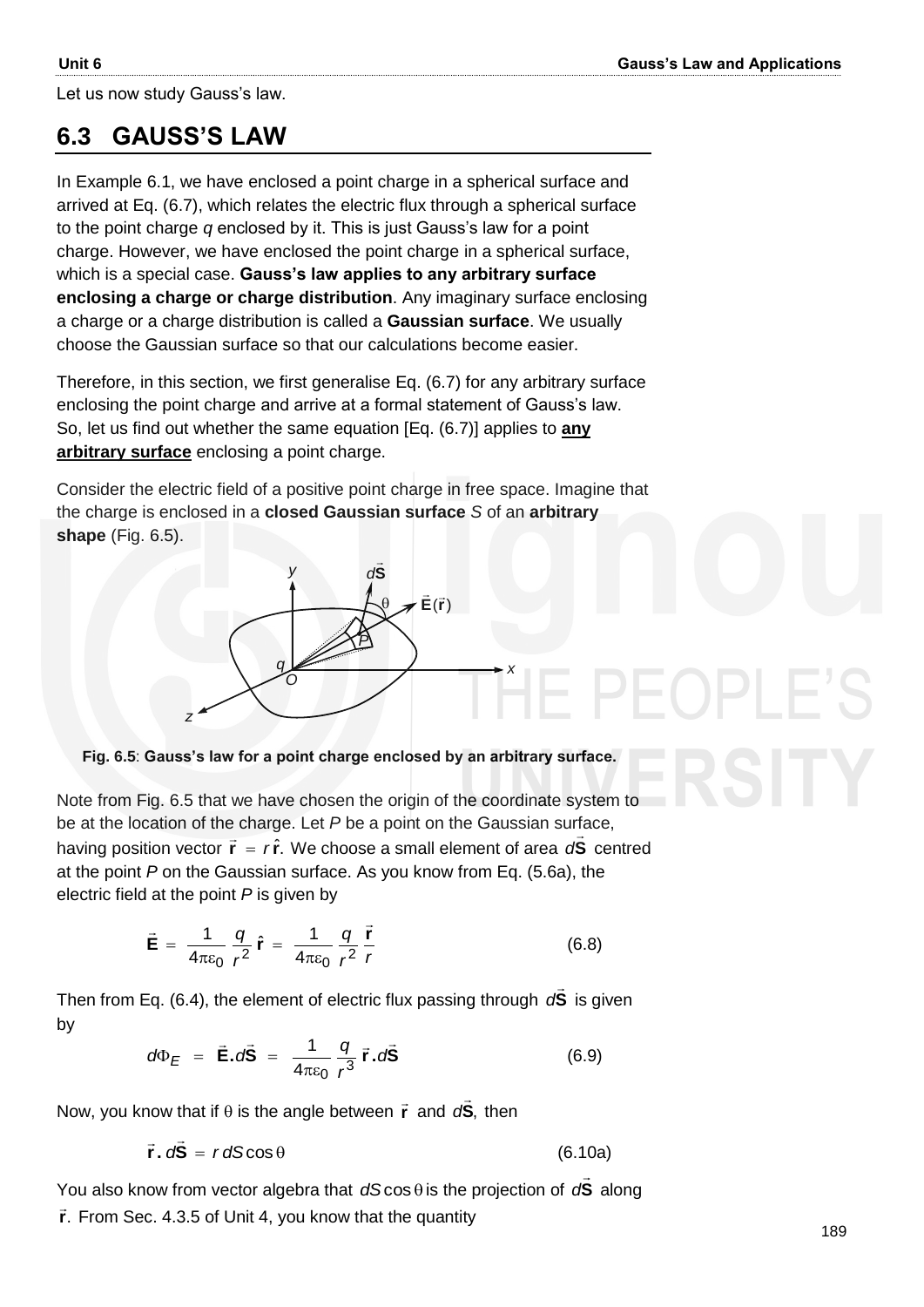**Block 2 Electrostatics**



**Fig. 6.6**: **The solid angle** *d*Ω subtended by an area **element S** *d* **at a point** *O***. Recall Sec. 4.3.5 of Unit 4 for the definition of solid angle.**

$$
\left(\frac{dS\cos\theta}{r^2}\right) = d\Omega\tag{6.10b}
$$

is defined as the solid angle ( $d\Omega$ ) subtended by the area  $d{\bf S}$  $\overline{a}$ d<sup>S</sup> at *O*, the location of the charge (Fig. 6.6). Then using Eq. (6.10b), we can write Eq. (6.9) as

$$
d\Phi_E = \vec{E} \cdot d\vec{S} = \frac{q}{4\pi\epsilon_0} \frac{r \, dS \cos\theta}{r^3} = \frac{q}{4\pi\epsilon_0} \, d\Omega \qquad (6.11a)
$$

The total electric flux through the surface *S* is determined by integrating over the entire closed surface as follows:

$$
\Phi_E = \oint_S \vec{E} \cdot d\vec{S} = \frac{q}{4\pi\epsilon_0} \oint_S d\Omega \tag{6.11b}
$$

Now since the surface *S* surrounds the point *O* and the total solid angle around any point is  $4\pi$  (see Sec. 4.3.5 of Unit 4), we have

$$
\oiint\limits_{S} d\Omega = 4\pi \tag{6.11c}
$$

So, we can write Eq. (6.11b) as

 $\overline{\phantom{0}}$ 

$$
\Phi_E = \oint_S \vec{E} \cdot d\vec{S} = \frac{q}{\epsilon_0} \tag{6.12}
$$

Eq. (6.12) is the same as Eq. (6.7) for a spherical surface. Let us see whether we can extend Eq. (6.12) to a distribution of charges. Suppose that instead of a single charge at the centre of a sphere, many charges are situated in some region of space. From the principle of superposition [Eq. (5.11)], you know that the net electric field is the vector sum of all individual electric fields:

$$
\vec{\mathbf{E}} = \sum_{j} \vec{\mathbf{E}}_{j} \quad (6.13)
$$

By definition [Eq. (6.6b)], the electric flux through a closed surface that encloses all these charges is given by

en closes all these charges is given by  
\n
$$
\Phi_E = \oint_S \vec{E} \cdot d\vec{S} = \sum_j \left( \oint_S \vec{E}_j \cdot d\vec{S} \right) = \frac{1}{\epsilon_0} \sum_j (q_j)
$$
\n(6.14)

where we have substituted **E**  $\rightarrow$ from Eq. (6.13) and used Eq. (6.12) for individual charges, i.e., we have written

$$
\oint_{S} \vec{E}_j \cdot d\vec{S} = \frac{q_j}{\epsilon_0}
$$
 (6.15a)

Let us write the sum of all charges enclosed by the surface as  $Q_{encl}$ , i.e., *Qencl* is the total or net charge enclosed by the surface *S*:

$$
Q_{encl} = \sum_{j} (q_j) \tag{6.15b}
$$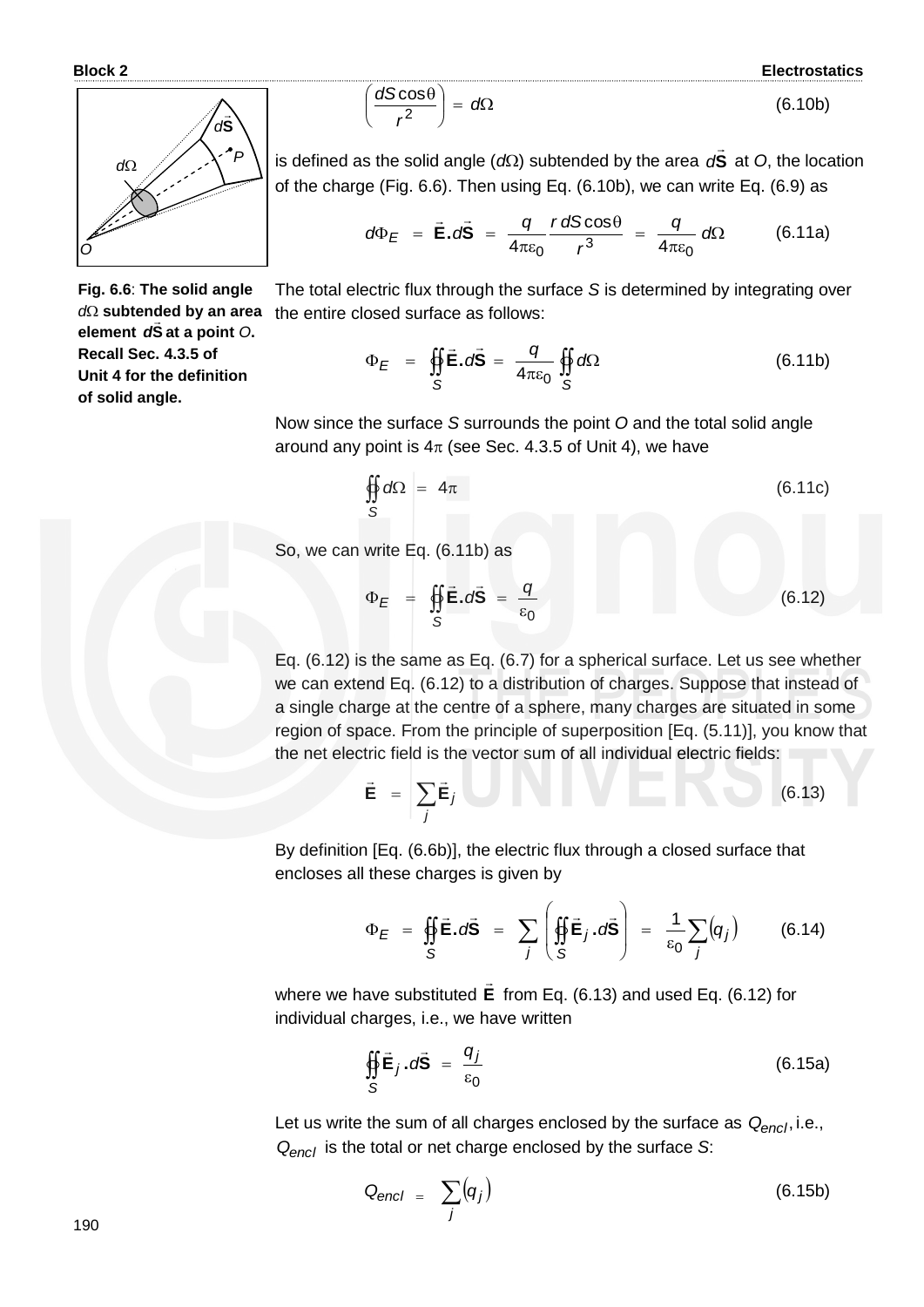0

(6.16)

Then, we can write Eq. (6.14) as follows:

$$
\oint_{S} \vec{E} \cdot d\vec{S} = \frac{Q_{encl}}{\varepsilon_0} \tag{6.16}
$$

Eq. (6.16) is the quantitative statement of **Gauss's law**. Let us now give a formal statement of Gauss's law.

#### **GAUSS'S LAW**

**Gauss's law** states that the net electric flux through any imaginary closed surface *S* (called the **Gaussian surface**) is directly proportional to the net

charge  $\left(Q_{encl}\right)$  enclosed by the surface. In SI units, it is equal to  $\epsilon$ *Qencl* .

*The net charge is the algebraic sum* (sum with sign of the charge included) *of all charges enclosed within the Gaussian surface*.

Mathematically, we write the law as

0  $\epsilon$  $=$  $\oint \vec{E} \cdot d\vec{S} = \frac{Q_{\text{encl}}}{\epsilon_0}$ *S Q*  $E.dS$  $\frac{1}{2}$   $\frac{1}{2}$ 

What Eq. (6.16) tells us is that the flux of the electric field through any surface would be the same regardless of its shape. It is proportional to the charge enclosed by it. This point is easier to visualise for a point charge if you picture its electric field in terms of the field lines passing through a surface. A surface of any shape enclosing the charge would have the same number of field lines passing through as that of the sphere's surface (Fig. 6.7). So the electric flux

through any surface enclosing charge  $q$  is  $\frac{q}{r}$ . 0  $\epsilon$ *q*

Eq. (6.16) is the integral form of Gauss's law. We can write **Gauss's law in the differential form** using the divergence theorem, which you have studied in Unit 4. For this, we write the charge enclosed by a surface in terms of the volume charge density  $\rho$  and substitute it in Eq. (6.16). Then we get

$$
Q_{encl} = \iiint\limits_V \rho \, dV \tag{6.17a}
$$

And

$$
\oint_{S} \vec{E} \cdot d\vec{S} = \frac{1}{\epsilon_0} \iiint_{V} \rho \, dV \tag{6.17b}
$$

Now you may recall the divergence theorem from Unit 4 given as

$$
\oint_{S} \vec{E} \cdot d\vec{S} = \iiint_{V} \vec{\nabla} \cdot \vec{E} \, dV
$$
\n(6.17c)

We substitute the value of  $\oint \vec{\mathsf{E}}.\mathsf{d}\vec{\mathsf{S}}$ *S*  $\frac{1}{2}$ from Eq. (6.17c) in the left hand side of

Eq. (6.17b).



**Fig. 6.7**: **The same number of electric field lines will pass through surfaces of different shapes. Two Gaussian surfaces, one spherical and the other of arbitrary shape, are shown here for positive and negative charges**.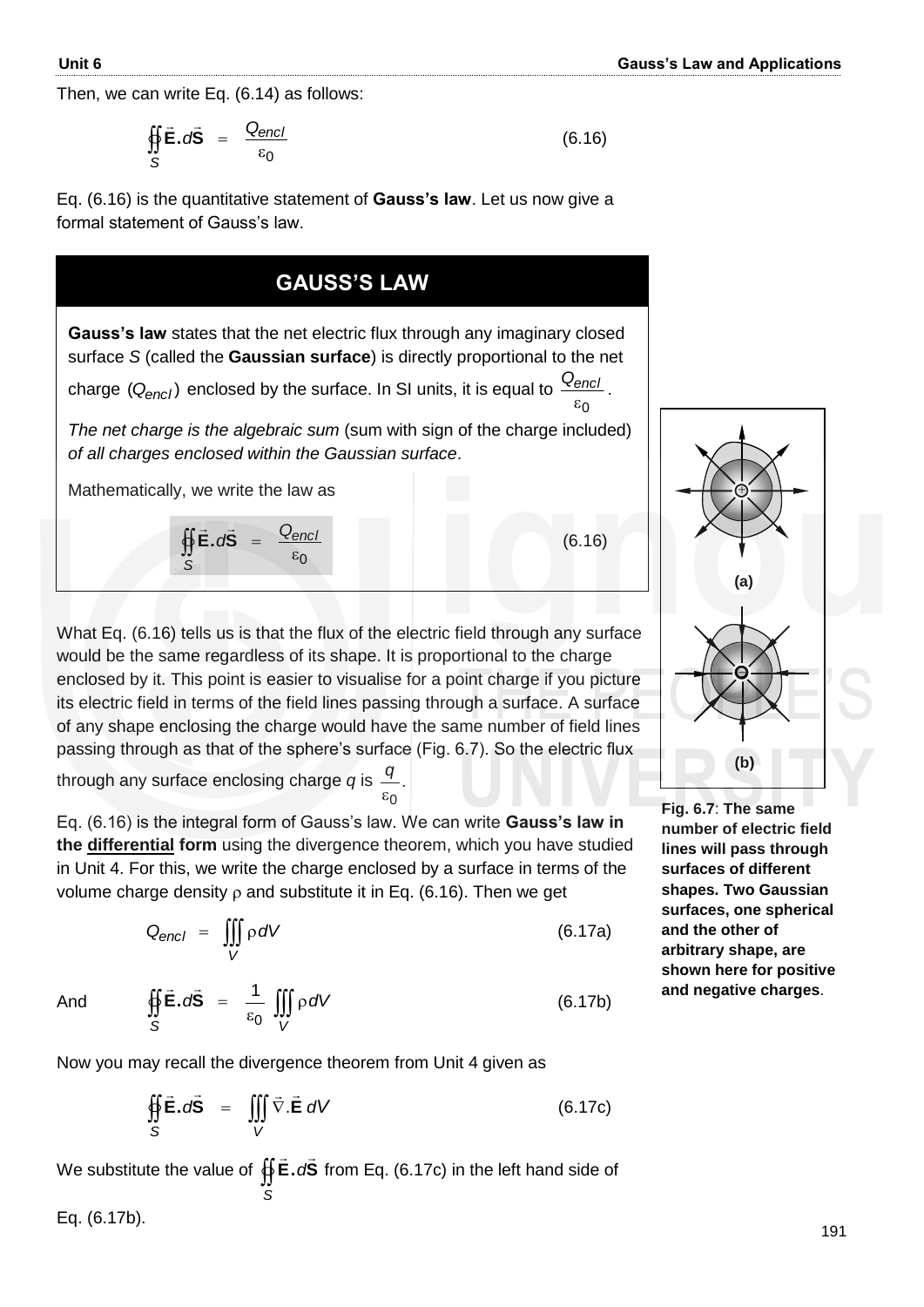Then Eq. (6.17b) becomes

$$
\iiint\limits_V \vec{\nabla} \cdot \vec{\mathbf{E}} \ dV = \frac{1}{\varepsilon_0} \iiint\limits_V \rho \ dV \tag{6.17d}
$$

Since Eq. (6.17d) holds for any volume, the integrands must be equal and we have:

$$
\vec{\nabla}.\vec{\mathbf{E}} = \frac{1}{\varepsilon_0} \rho \tag{6.18}
$$

Eq. (6.18) gives **Gauss's law in its differential form**.

It is easier to apply Gauss's law in its differential form. **However, note that we have expressed it only for volume charge density. Since the integral form of Gauss's law can be applied to point, line, surface and volume charges, it has wider use.** 

In the next section, we consider some applications of Gauss's law to spherically symmetric systems. But before that you may like to remember the following aspects of Gauss's law and then try an SAQ to check your understanding.

- **In Eq. (6.16),**  *Qencl* is the **net charge** enclosed by the surface **taking into account the algebraic sign of the charges** (in case of many charges)**. So, if a surface encloses equal and opposite charges, the net electric flux through it is zero.**
- From the statement of Gauss's law, it is clear that the **charges lying outside the closed surface are not included in** . *Qencl* **If the closed surface does not enclose any net charge, or if all charges lie outside the closed surface, then the electric flux through the surface is zero**. This implies that the electric field through such a surface is zero.
- We can **calculate the net charge enclosed inside any closed surface** using this law if we know the net electric flux through the surface enclosing the charges.
- **The form and location of the charges inside the closed surface do not matter in the calculations**. **What matters is the total charge enclosed by the closed surface and its sign**. This very fact makes the calculation of electric fields using the Gauss's law far easier in comparison with Coulomb's law.
- Gauss's law essentially follows from Coulomb's law and the principle of superposition. It contains no additional information that was not already present in Coulomb's law. The law follows from the inverse square nature of the electrostatic force. Without that, the cancellation of  $r^2$ would not take place. Then the total flux would also depend on the surface chosen and not only upon the charge enclosed.

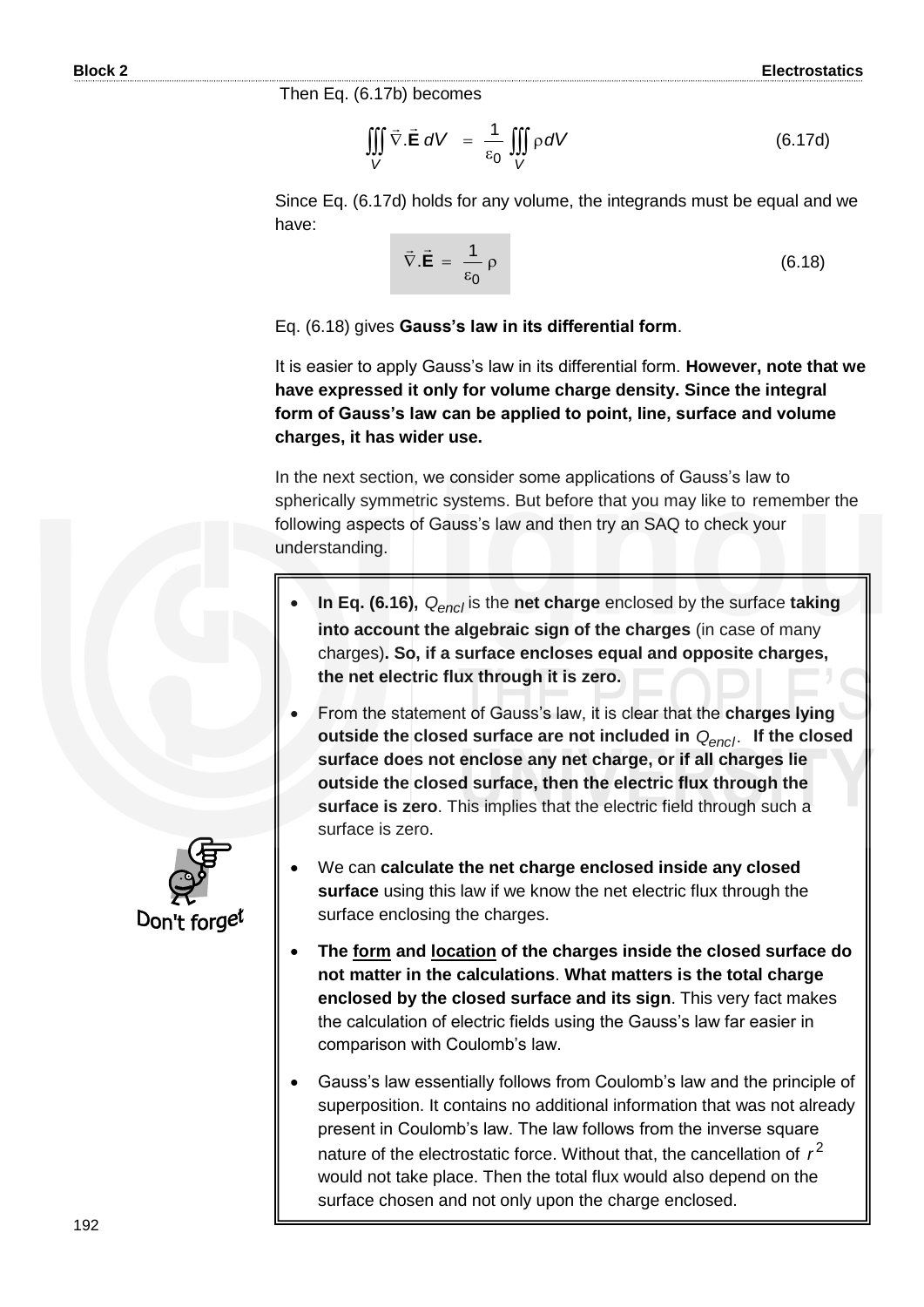## *SAQ 2 -* **Gauss's law**

- a) Can we apply Gauss's law to the surfaces shown in Figs. 6.1a, b and c?
- b) A point charge is enclosed by a spherical Gaussian surface. Would the electric flux through the surface change
	- i) If the Gaussian surface is chosen to be a closed cylinder or a cube?
	- ii) If the sphere is replaced by a cube that has one-tenth of its volume?
	- iii) If the charge is located at some other point within the sphere instead of its centre?
	- iv) If the charge is moved outside the Gaussian surface?
	- v) If another charge is placed inside the Gaussian surface?
	- vi) If another charge is placed outside the Gaussian surface?
- c) The electric flux through a closed spherical Gaussian surface of radius 0.5 m surrounding a charged particle is equal to 500Nm<sup>2</sup> C<sup>-1</sup>. Determine the value of the charge on the particle. If the radius of the surface were to be halved, what would the value of the electric flux through it be?
- d) Determine the net electric flux through two overlapping closed surfaces S<sub>1</sub> and S<sub>2</sub> shown in Fig. 6.8, given that the values of the charges on the three particles are  $q_1 = +3.1$  nC,  $q_2 = +5.9$ nC and  $q_3 = -3.1$ nC. The particle *P* enclosed by the surface *S*1 carries no charge.

You may be wondering: **Why do we need another method for calculating electric fields when we already have Coulomb's law**? This is because we can use Gauss's law to calculate the electric fields due to symmetric charge distributions in a much simpler way. You will discover in the next section and the next unit that Gauss's law is a powerful tool for determining electric fields of symmetric continuous charge distributions. Let us explain this point further.

## **6.3.1 Gauss's Law and Symmetric Charge Distributions**

Let us first explain: **What are symmetric charge distributions**?

**Symmetric charge distributions** are arrangements of charges that **remain unchanged (or invariant) or look the same after a transformation**.

These charge distributions could be translated along some axis, reflected or rotated about some axis and would still appear the same.

**Symmetry in physics essentially means that a system or an object remains unchanged (or invariant) under some transformation.** You may already know of several examples of symmetric objects, e.g., a straight line, square, plane, sphere, cylinder, etc.

Due to the symmetries of charge distributions, the calculations of electric flux and electric fields due to them become far easier.



**Fig. 6.8**: **Diagram for SAQ 2d.**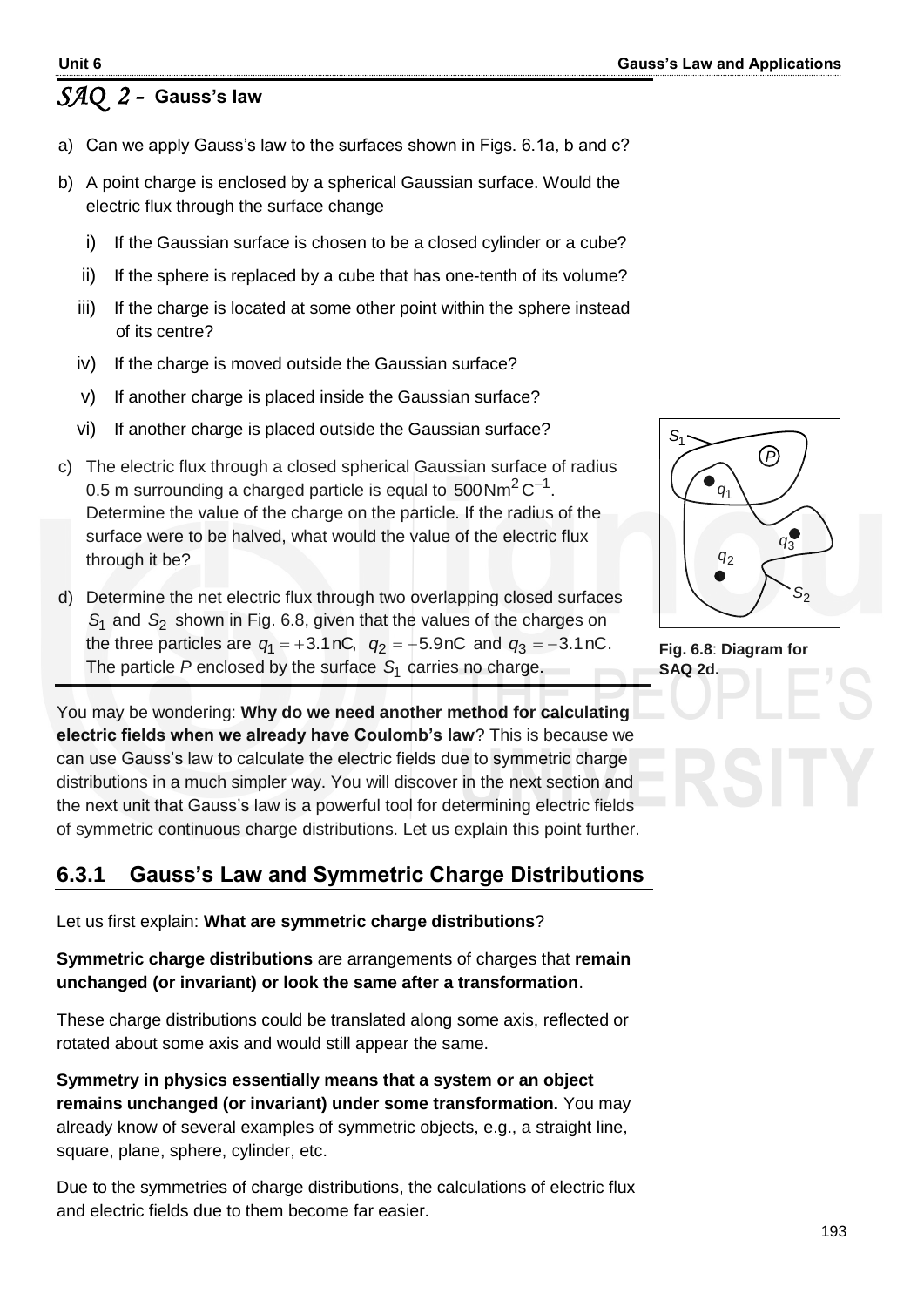We will be dealing with three kinds of symmetry while applying Gauss's law:

- 1. Spherical symmetry
- 2. Cylindrical symmetry
- 3. Planar symmetry

We will talk about each of these symmetries when we apply Gauss's law to symmetric charge distributions in this unit and the next unit.

In the next three sections of this unit, you will learn how to apply Gauss's law. We will determine the electric field due to a point charge. We will also determine the electric fields due to **spherically symmetric** charge distributions such as a uniformly charged sphere and a spherical shell carrying uniform charge using Gauss's law. In the next unit, we will apply Gauss's law to infinitely long line of uniform charge, which has cylindrical symmetry and a plane sheet of charge having planar symmetry. So we will explain both these symmetries in the next unit.

Here we answer the question: **What is a spherically symmetric charge distribution**?

A charge distribution is said to be **spherically symmetric** if it remains **invariant** (**the same**)

- when it is **rotated around any axis passing through its centre**. It is said to possess **rotational symmetry** about that axis.
- when it is **reflected across any plane passing through its centre**. This is the **reflection symmetry**.

For such spherically symmetric charge distributions, we choose a spherical Gaussian surface. For a point charge, the centre of the Gaussian surface lies at the position of the charge. For a spherical charge distribution or a spherical shell, the Gaussian surfaces are concentric with them.



**Fig. 6.9**: **If the electric field is not radially directed, it will not remain the same under rotation or any other symmetry transformation of the sphere.** 

The electric field of a spherically symmetric charge distribution is in the radial direction. It points outward from the centre of the sphere for positive charge and inward for negative charge. The magnitude of the electric field depends only on the distance *r* from the centre of the sphere. You may ask: Why is it so? Let us answer this question for both the direction and the magnitude of the electric field due to a spherically symmetric charge distribution.

Let us first answer the question: **Why is the electric field due to a spherically symmetric charge distribution directed radially i.e., it either points outward from the centre of the sphere, or inward along the radius of the sphere**?

Suppose the electric field at some point *P* outside the sphere **is not directed radially**, i.e., along the radius of the sphere. Suppose it points in some other direction, say in the direction of a point *Q* on the sphere's surface along the line *PQ* (see Fig. 6.9). Now suppose we rotate the sphere around the sphere's axis that passes through point P by 180°. The point Q shifts to position Q' on the sphere. Note that the sphere remains exactly the same and the point *P*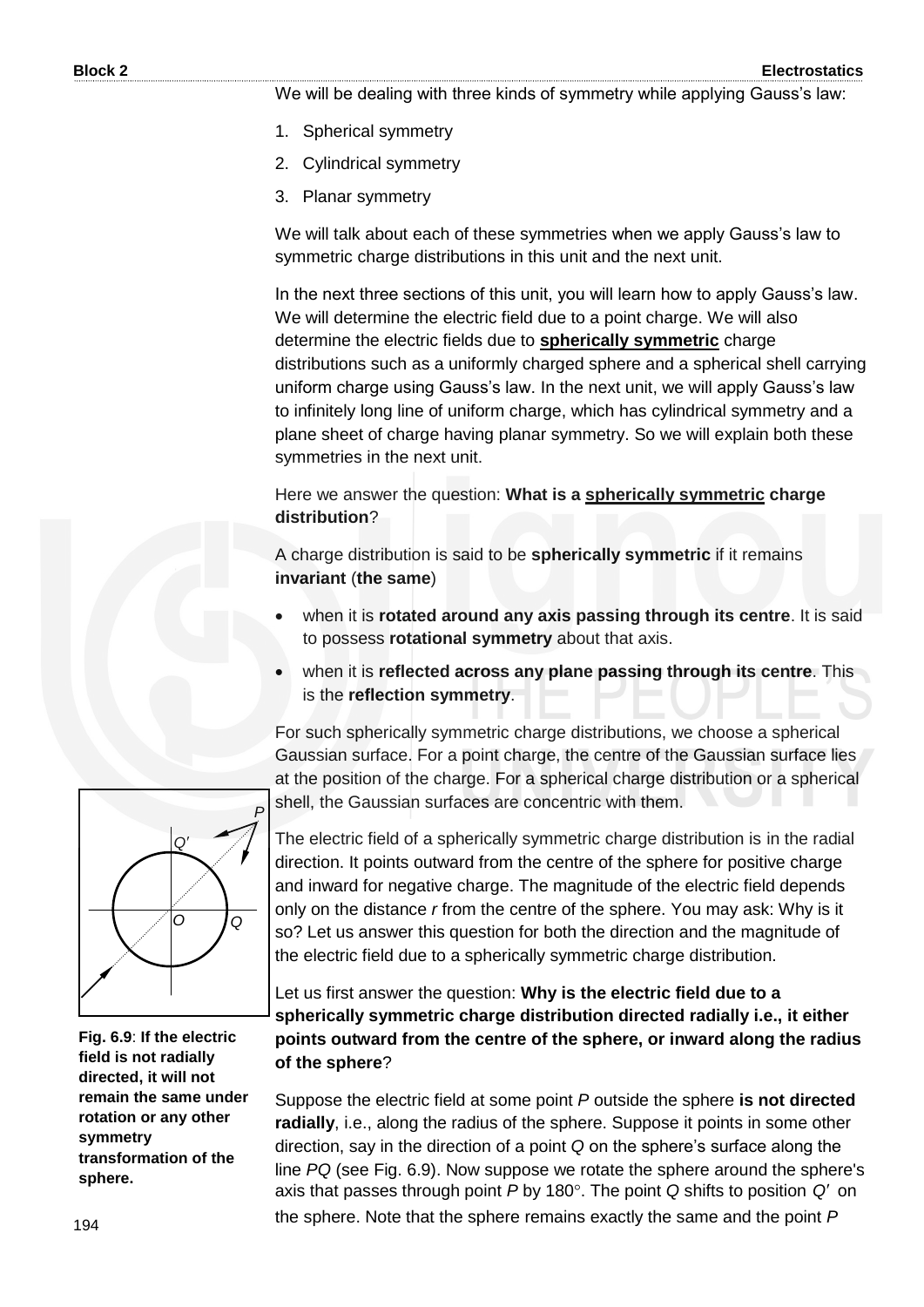would also be in the same place. But the electric field would now point in a different direction – in the direction of Q' along the line PQ'.

This is a contradiction because you know that the electric field **at the same point due to the same charge distribution has to be in the same direction**; it cannot be in two different directions. When will the electric field **at any point** be in the same direction under any symmetry operation performed on the spherical charge distribution? This will happen only **if the electric field is directed along the axis of rotation of the sphere passing through that point**. This means that it must point along the axis of rotation (or the radius) of the sphere, i.e., in the **radial direction**.

#### Let us now answer the question: **Why does the magnitude of the electric field due to a symmetric charge distribution at any point depend only on its distance** *r* **from the centre of symmetry**?

Study Fig. 6.10. Suppose we have to determine the electric field at a point *P* at a distance *r* from the sphere. Consider a spherical surface *S* of radius *r* passing through that point, concentric with the spherical charge distribution. Now, consider any two points *P* and *Q* on the surface *S*. Note that these two points have the same radial coordinate but different angular coordinates.

Let us now ask: **What would happen if the magnitude of the electric field depended on the angular coordinates of the points** *P* and *Q*? If this were so, the magnitude of the electric field due to the spherical charge distribution would be different at these two points.

But this is a contradiction **because due to spherical symmetry, the spherical charge distribution looks the same for all points on** *S* and hence for **both these points.** Therefore, **for the same charge distribution**, **the magnitude of the electric field cannot be different for different points on** *S*. It has to be the same for **all points** on the spherical surface *S*, i.e., all points at the same distance *r* from the centre of the charge distribution.

Hence, the **magnitude of the electric field at any point** on the spherical surface *S* (of a fixed radius) **cannot depend on the angular coordinates of that point**. It will only depend on the radius of the spherical surface, i.e., the radial coordinate of the point, which is just the distance of the point from the centre of the charge distribution. Therefore, we have

 $E(\vec{r}) = E(r)$  for a spherically symmetric charge distribution

So, all points on the spherical surface *S* of radius *r* are equivalent as far as the magnitude of the electric field is concerned. You must always remember the following for any spherically symmetric charge distribution.

- **The electric field due to the spherical charge distribution is directed radially.**
- **The magnitude of the electric field at any point depends only on the distance** *r* **of the point from the centre of the charge distribution.**





**Fig. 6.10**: **The magnitude of the electric field at any point** *P* **on the spherical surface** *S* **depends only on the radius** *r* **of the surface, i.e., the radial coordinate of** *P***. Due to spherical symmetry, it is independent of the angular coordinates of the point.**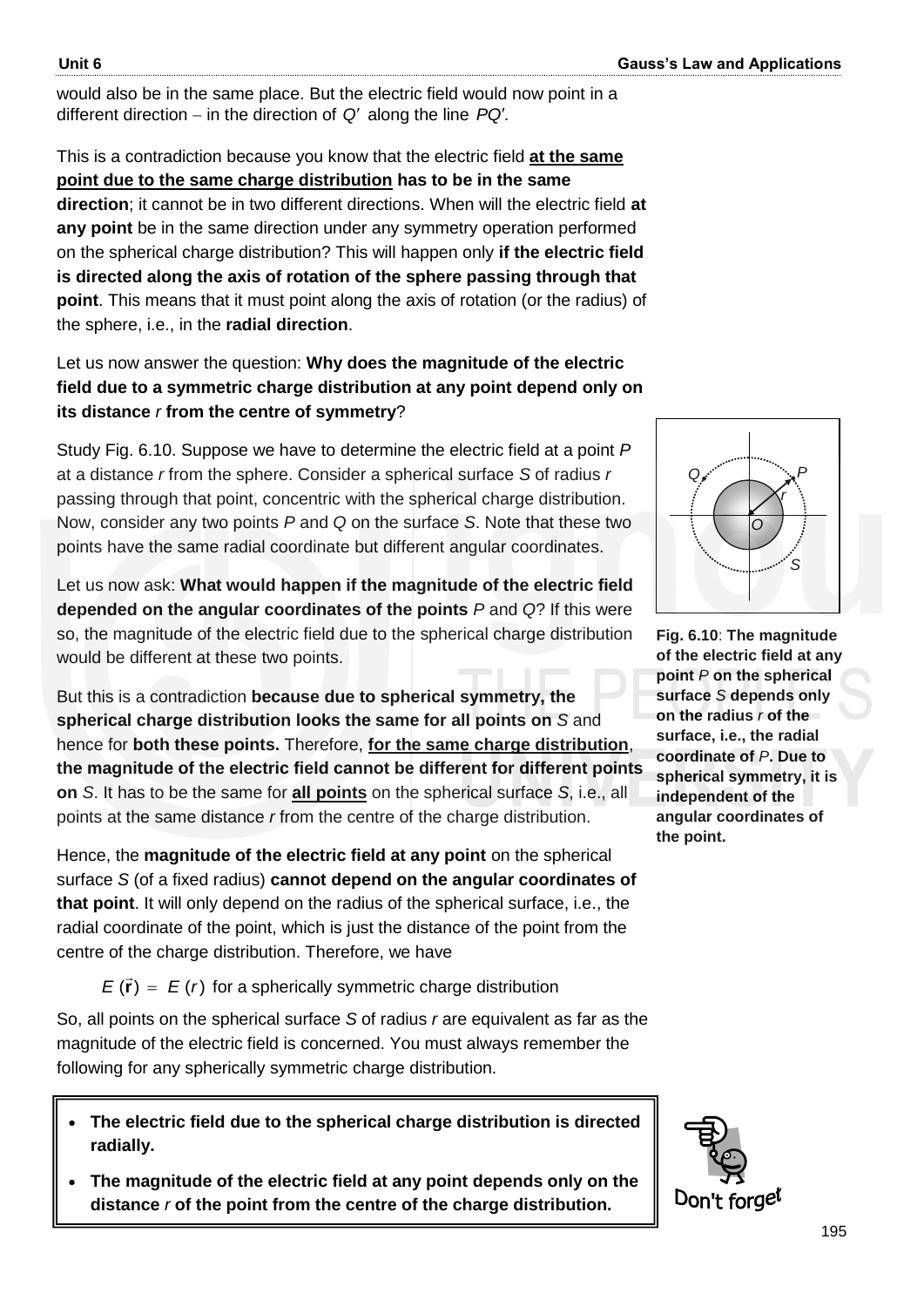Let us now apply Gauss's law to determine the electric field due to a point charge.

### **6.4 ELECTRIC FIELD DUE TO A POINT CHARGE**

Using Gauss's law, let us determine the electric field due to a positive point charge *q* at point *P* situated at a distance *r* from the charge.

We use Gauss's law given by Eq. (6.16) taking *Q<sub>encl</sub>* = *q*.



We draw a spherical Gaussian surface of radius *r* passing through the point *P* with the charge at the centre of the sphere (Fig. 6.11). Now, you have learnt in Sec. 6.3.1 that for spherical symmetry, the electric field points radially outwards for a positive charge, i.e., the direction of the electric field is normal to the sphere's surface. The area vector d**S** for any surface area element of the sphere is also normal to its surface. So, it is parallel to the electric field **E** and **E.***d***S** = E*dS*. Then Gauss's law becomes

**Fig. 6.11**: **Spherical Gaussian surface** *S* **for determining electric field due to a positive point charge.** 

$$
\oint_{S} \vec{E} \cdot d\vec{S} = \oint_{S} E dS = \frac{q}{\epsilon_0}
$$

Due to spherical symmetry, the magnitude of the electric field due to the charge would be the same for all points on the spherical surface and we can take it to be constant for *S*. So, we can take *E* out of the integral and write

$$
\oint_S EdS = E \oint_S dS = \frac{q}{\varepsilon_0}
$$

0

 $\epsilon$ 

 $4\pi r^2$ 

 $\rightarrow$ 

 $E 4\pi r^2 = \frac{q}{r}$ 

 $E = \frac{11}{4}$  $\pi\varepsilon$  $=\frac{1}{4} - \frac{9}{2}$ 

 $4\pi\varepsilon_0$   $r^2$ 1

*r*

So, the integral is just the area of the spherical surface, i.e., it is  $4\pi r^2$ . Thus,

or

and

$$
=\frac{1}{4\pi\varepsilon_0}\frac{q}{r^2}\hat{\mathbf{r}}\tag{6.19}
$$

Did you notice that Eq. (6.19) is the same as Eq. (5.6a) of Unit 5 that was obtained from Coulomb's law? This means that Gauss's law and Coulomb's law give us the same result for the electric field due to a point charge. Gauss's law is equally true for a distribution of charges. You have seen it in arriving at Eq. (6.16).

The result for the electric field due to a charge distribution will be the same whether we use Gauss's law or Coulomb's law to calculate it. The only difference between the two laws is this: It is easier to use Coulomb's law for a charge distribution having many discrete point charges. But it is far easier to use Gauss's law if the charge distributions are continuous and symmetric. You have learnt this in this section for a point charge and will learn in the next two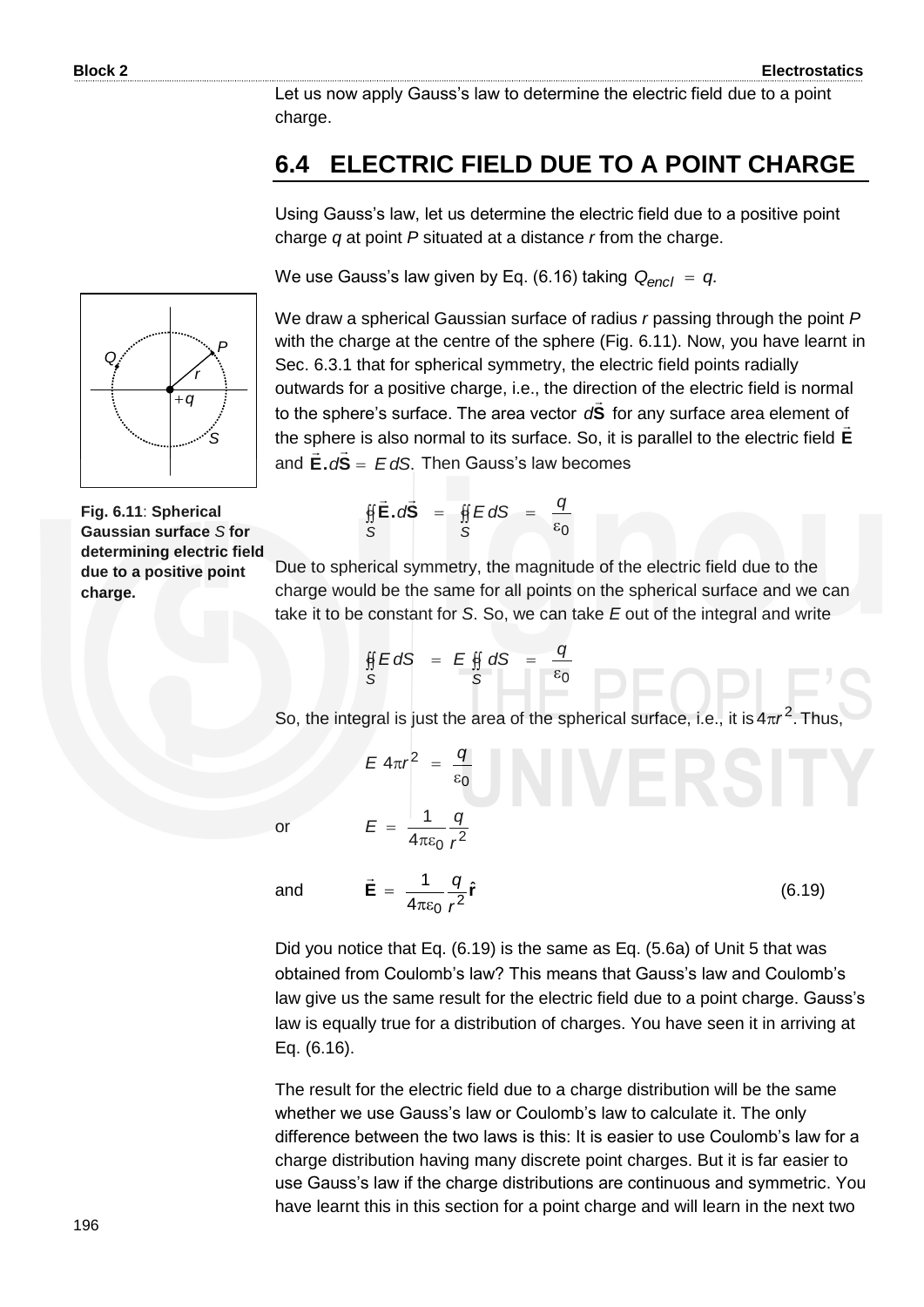sections and next unit for other charge distributions. Otherwise, these two laws are not independent laws but the same law expressed in different ways.

## **6.5 ELECTRIC FIELD DUE TO A UNIFORMLY CHARGED SPHERE**

Let us now apply Gauss's law to a spherical charge distribution having uniform volume charge density. You can verify that a charged sphere possesses spherical symmetry. It remains **invariant** (**the same**)

- when it is **rotated around any axis passing through its centre**; and
- when it is **reflected across any plane passing through its centre**.

The **volume charge density** (charge per unit volume) of a spherically symmetric charge distribution such as the charged sphere is the same at all points situated at the distance *r* from its centre. At any point, it depends only on the distance of that point from the centre of the sphere and not on the direction. Thus, the volume charge density  $\rho$  of a spherically symmetric charge distribution is a function of only *r*.

You have learnt in Sec. 6.3.1 that the **magnitude of the electric field** due to a spherically symmetric charge distribution at any point depends only on *r*. The direction of the electric field is radially outward for positive charge distribution and radially inward for a negative charge distribution. Let us now apply Gauss's law to determine the electric field due to a uniformly charged sphere.

Consider a non-conducting charged sphere of radius *R* carrying total positive charge *Q* (Fig. 6.12). It is uniformly charged, which means that its volume charge density  $\rho$  is constant. Let us determine the electric field due to this charge distribution at a point *P* outside it, at a distance *r* from the centre of the sphere.

We draw a spherical Gaussian surface *S* of radius *r* through the point *P*. Since the point *P* lies outside the sphere,  $r > R$  and  $Q_{encl} = Q$ . From Gauss's law [Eq. (6.16)], we have

$$
\oint_{S} \vec{E} \cdot d\vec{S} = \frac{Q}{\varepsilon_0} \tag{6.20}
$$

Due to spherical symmetry, the magnitude of the electric field is the same on all points on the Gaussian surface. So we can take it to be constant for this Gaussian surface. The direction of the electric field is radially outwards for the positive charge, i.e., in the same direction as  $dS$ . So, E and  $dS$  are parallel and

$$
\vec{E} \cdot d\vec{S} = EdS \tag{6.21a}
$$

Since *E* (the magnitude of the electric field on the Gaussian surface) is constant, we can pull it out of the surface integral.



**Fig. 6.12**: **Determining the electric field due to a uniformly charged sphere of radius** *R* **carrying net charge** *Q* **at a point** *P* **outside the sphere.**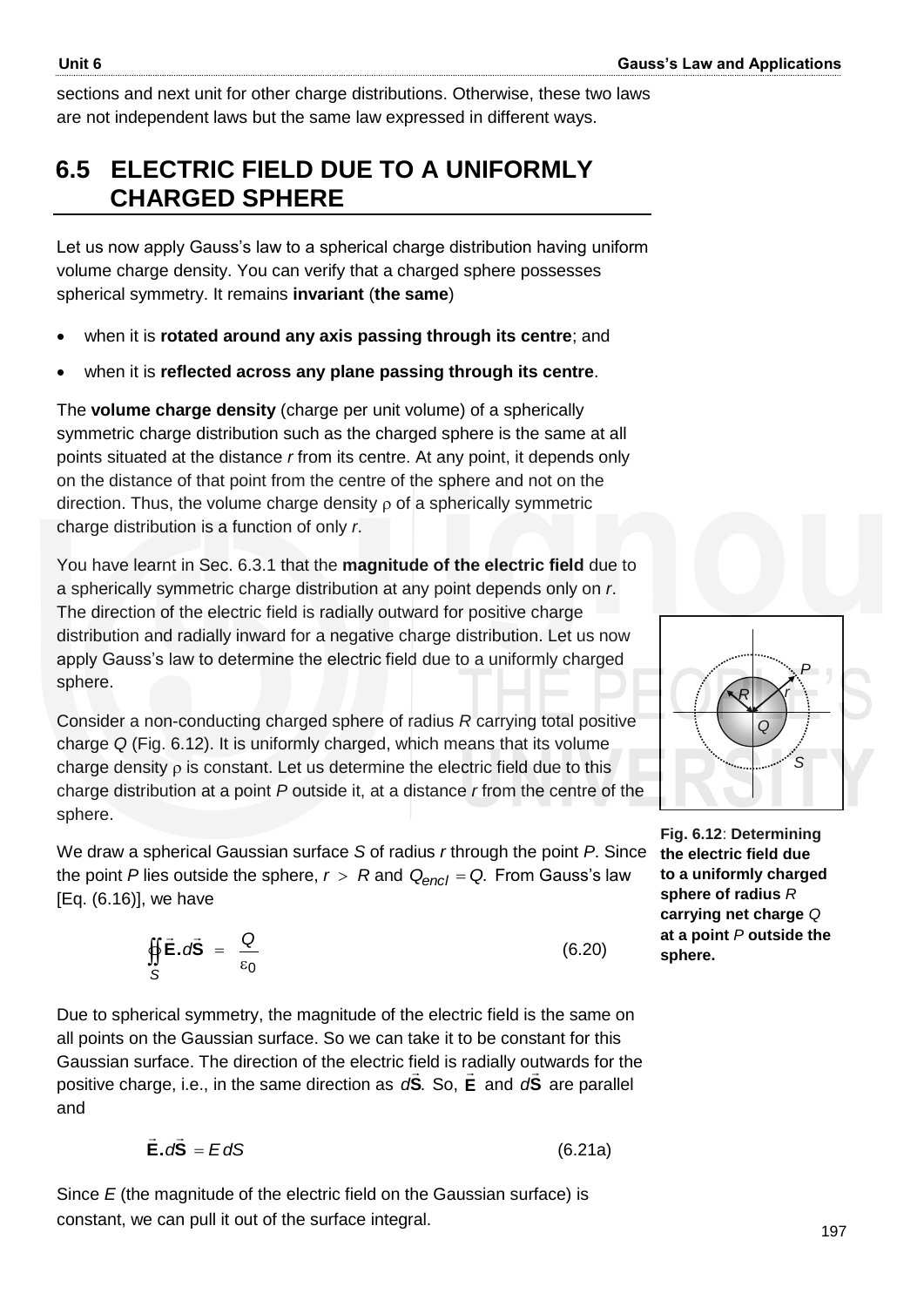Therefore, Eq. (6.21a) becomes

$$
\iint\limits_{S} \vec{E} \cdot d\vec{S} = E \iint\limits_{S} dS = E 4 \pi r^2 = \frac{Q}{\epsilon_0}
$$
 (6.21b)

or

 $4\pi\epsilon_0$   $r^2$ 1 *r*  $E = \frac{1}{4}$  $\pi\varepsilon$  $= \frac{1}{4} - \frac{8}{3}$  for  $r \ge R$  (6.21c)

The electric field is given by

$$
\vec{\mathbf{E}} = \frac{1}{4\pi\epsilon_0} \frac{Q}{r^2} \hat{\mathbf{r}} \quad \text{for } r \ge R \tag{6.22}
$$

Notice that we have included the points lying on the surface of the spherical charge distribution in the result because the Gaussian sphere of radius *R* would enclose the entire charge. Did you also notice that the electric field given by Eq. (6.22) is the same as that due to a point charge [given by Eq. (6.19)]? It is as if the entire charge within the spherical surface is concentrated at the centre of the sphere. **Note that this result is a consequence of spherical symmetry**. So, a uniformly charged sphere would exert the same force on a charge placed anywhere **outside** it as an equivalent single charge would.



**The electric field due to a uniformly charged sphere and the electrostatic force exerted by it on a charge situated outside the sphere are the same as the electric field and electrostatic force due to a point charge (equal to the charge of the sphere) situated at its centre.** 

Let us now determine the electric field at a point **inside** a spherical charge distribution carrying net charge  $Q$ , i.e., at points for which  $r < R$  (see Fig. 6.13).



**Fig. 6.13**: **Determining the electric field of a uniformly charged sphere of radius** *R* **carrying net charge** *Q* **at a point** *P* **inside the sphere.** 

For this, we draw a spherical Gaussian surface of radius  $r < R$ . We apply Eq. (6.20), in which *Q* has now to be replaced by the charge (*q*) enclosed by the Gaussian sphere of radius *r*.

What is the value of the charge enclosed by the Gaussian sphere of radius *r*?

You know that the volume charge density is uniform for the charged sphere of radius  $R$ , i.e.,  $\rho$  is constant. The volume of the spherical charge distribution is . 3  $\frac{4\pi}{6}R^3$ . Since the volume charge density  $\rho$  (charge per unit volume) is

constant, for the sphere of volume  $\frac{4\pi}{3}R^3$ 3  $\frac{4\pi}{6}R^3$  carrying charge Q, it is given by

$$
\rho = \frac{Q}{\frac{4\pi}{3}R^3} \tag{6.23a}
$$

Therefore, the charge enclosed by the Gaussian sphere of volume  $\frac{4\pi}{6}r^3$ 3  $\frac{4\pi}{2}r^3$  will be the product of its volume with the volume charge density: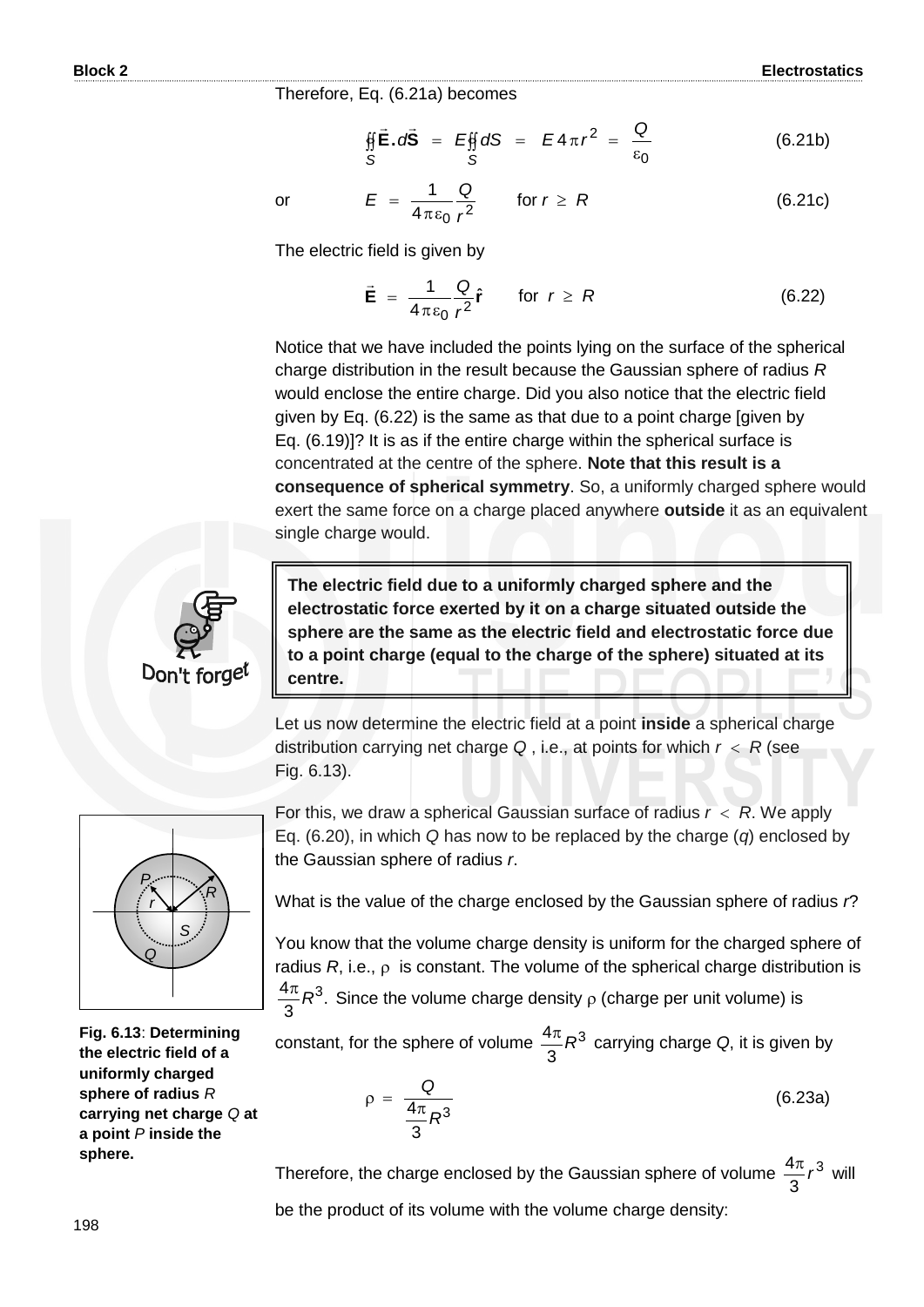$$
q = \rho \frac{4\pi}{3} r^3 = \frac{Q}{\frac{4\pi}{3} R^3} \left[ \frac{4\pi}{3} r^3 \right] = Q \frac{r^3}{R^3}
$$
 (6.23b)

Using Eq. (6.23b) for  $q$  and the result  $\oint \vec{E} \cdot d\vec{S} = E \oint dS = E 4 \pi r^2$ *S S*  $\overline{z}$   $\overline{z}$ from

Eq. (6.21b) in Eq. (6.16), we have

$$
E4\pi r^2 = \frac{q}{\varepsilon_0} = \frac{Q}{\varepsilon_0} \frac{r^3}{R^3}
$$

or

$$
E = \frac{Q}{4\pi\epsilon_0} \frac{r}{R^3} \quad \text{for} \quad r < R \tag{6.24a}
$$

The electric field at a point inside the uniformly charged sphere is given by

$$
\vec{\mathbf{E}} = \frac{Q}{4\pi\epsilon_0} \frac{r}{R^3} \hat{\mathbf{r}} \quad \text{for} \quad r < R \tag{6.24b}
$$

Note from Eqs. (6.24a) and (6.22) that the electric field inside the spherical charge distribution increases linearly with distance from its centre  $(E \propto r)$ .

However, for points outside the sphere, the electric field falls off as  $\frac{1}{2}$ . 2 *r* We

show this behaviour of the electric field in Fig. 6.14.

We have said in the introduction that these results for the electric field due to a spherical charge distribution will be of use when you determine the capacitance of a spherical capacitor. As we have said on the first page of this unit, the Earth is one huge spherical capacitor that we use all the time. The Earth's capacitance is so large ( $\sim$  0.0007 F) that we can dump charge in it or take it out without changing its electric field much. That is why, we 'ground' or 'earth' the electrical circuits in our homes and all electrical appliances and instruments. That is also why we connect the lightning rods in buildings to the Earth so that most excess charge flows into it without hurting people.

Another example of spherical charge distributions is an isolated atom of inert gases. Since the atom is neutral, it carries no net charge and from Gauss's law, the electric field outside it is zero. Even when the atoms of an inert gas are in the neighbourhood of other atoms in it, they depart only slightly from spherical symmetry, and the electric fields near them remain small. So, we can say that the feeble chemical activity of inert gases is related to their spherically symmetric charge distributions. In the next section, you will learn how to apply Gauss's law to determine the electric field due to a spherical shell. Before that, you should solve an SAQ.

## *SAQ 3 -* **Applying Gauss's law to charged sphere**

The electric field due to a uniformly charged sphere of radius 0.1 m has the magnitude 9.0 NC<sup>-1</sup> at a distance of 0.3 m from the centre. What is the net charge on the sphere? What is the volume charge density of the charge distribution?



**Fig. 6.14**: **The behaviour of the electric field due to a uniformly charged sphere of radius** *R***.**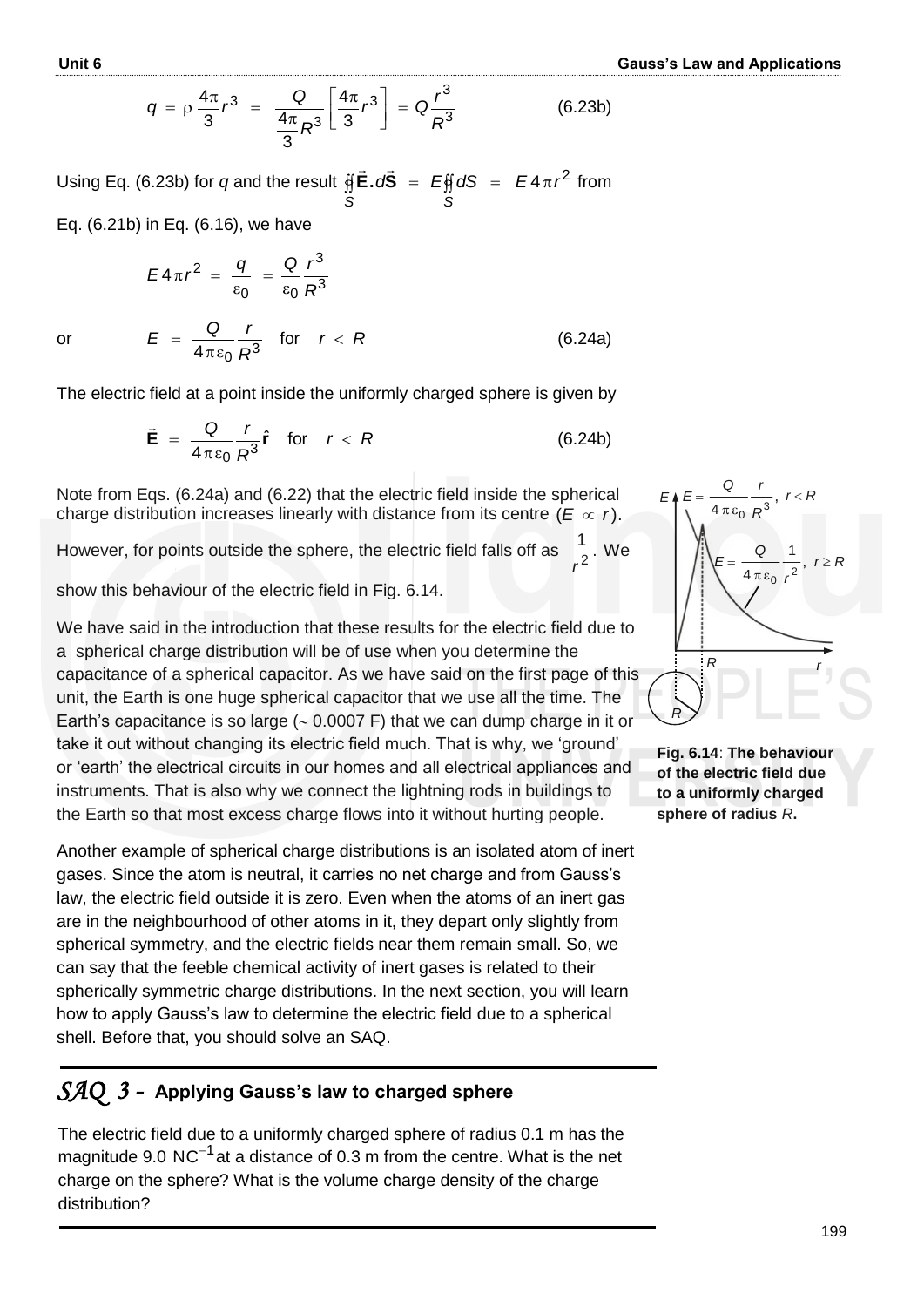## **6.6 ELECTRIC FIELD DUE TO A UNIFORMLY CHARGED THIN SPHERICAL SHELL**

As a first step, do convince yourself that a thin spherical shell possesses spherical symmetry, i.e., it remains the same under any rotation about its axis and any reflection about a plane passing through its centre and axis of rotation. You can rotate or reflect a hollow sphere with a thin surface (such as a hollow ball) to verify the spherical symmetry of a spherical shell.

Now, consider a non-conducting thin spherical shell of radius *R* carrying a total positive charge *Q* that is distributed uniformly over its surface (Fig. 6.15). Let us determine the electric field due to this shell at a point lying outside it.

For a point *P* lying outside the shell, we draw a spherical Gaussian surface *S*1 through the point and concentric with the spherical shell. You can see that the Gaussian surface lies outside the shell. Let us determine the electric field at the point *P* (see Fig. 6.15).

Due to the spherical symmetry of the charged spherical shell, its electric field has the same magnitude at every point on any spherical Gaussian surface and is directed radially. We apply Gauss's law [Eq. (6.16)] with  $Q_{encl} = Q$  to the spherical surface *S*1 and note that the electric field **E** is in the same direction as  $dS$  for  $S<sub>1</sub>$  so that **E** and  $dS$  are parallel. Therefore,

$$
\vec{E} \cdot d\vec{S} = EdS \tag{6.25a}
$$

and since *E* (the magnitude of the electric field on the Gaussian surface) is constant, we can pull it out of the surface integral. Therefore, Eq. (6.16) becomes

$$
\oint_{S} \vec{E} \cdot d\vec{S} = E \oint_{S} dS = E 4 \pi r^{2} = \frac{Q}{\epsilon_{0}}
$$
(6.25b)  

$$
E = \frac{1}{4 \pi \epsilon_{0}} \frac{Q}{r^{2}} \quad \text{for} \quad r \ge R
$$
(6.25c)

The electric field at any point lying outside the spherical shell of radius *R* is given by

$$
\vec{E} = \frac{1}{4\pi\epsilon_0} \frac{Q}{r^2} \hat{r}
$$
 (spherical shell, for  $r \ge R$ ) (6.26)

Note that the electric field given by Eq. (6.26) is the same as that due to a point charge [given by Eq. (6.19)].

**For the electric field at a point lying outside the spherical shell, it is as if the entire charge** *Q* **of the spherical shell were replaced by a single equal charge placed at the centre of the shell**.

Thus, a uniformly charged spherical shell would exert the same force on a charge placed anywhere **outside** the shell as a single equal charge would.



**Fig. 6.15**: **A thin uniformly charged spherical shell of radius** *R* **carrying a net charge** *Q***. The cross-section of the Gaussian surface**  *S*1 **is shown for a point lying outside the shell. It is concentric with the shell.**

or

200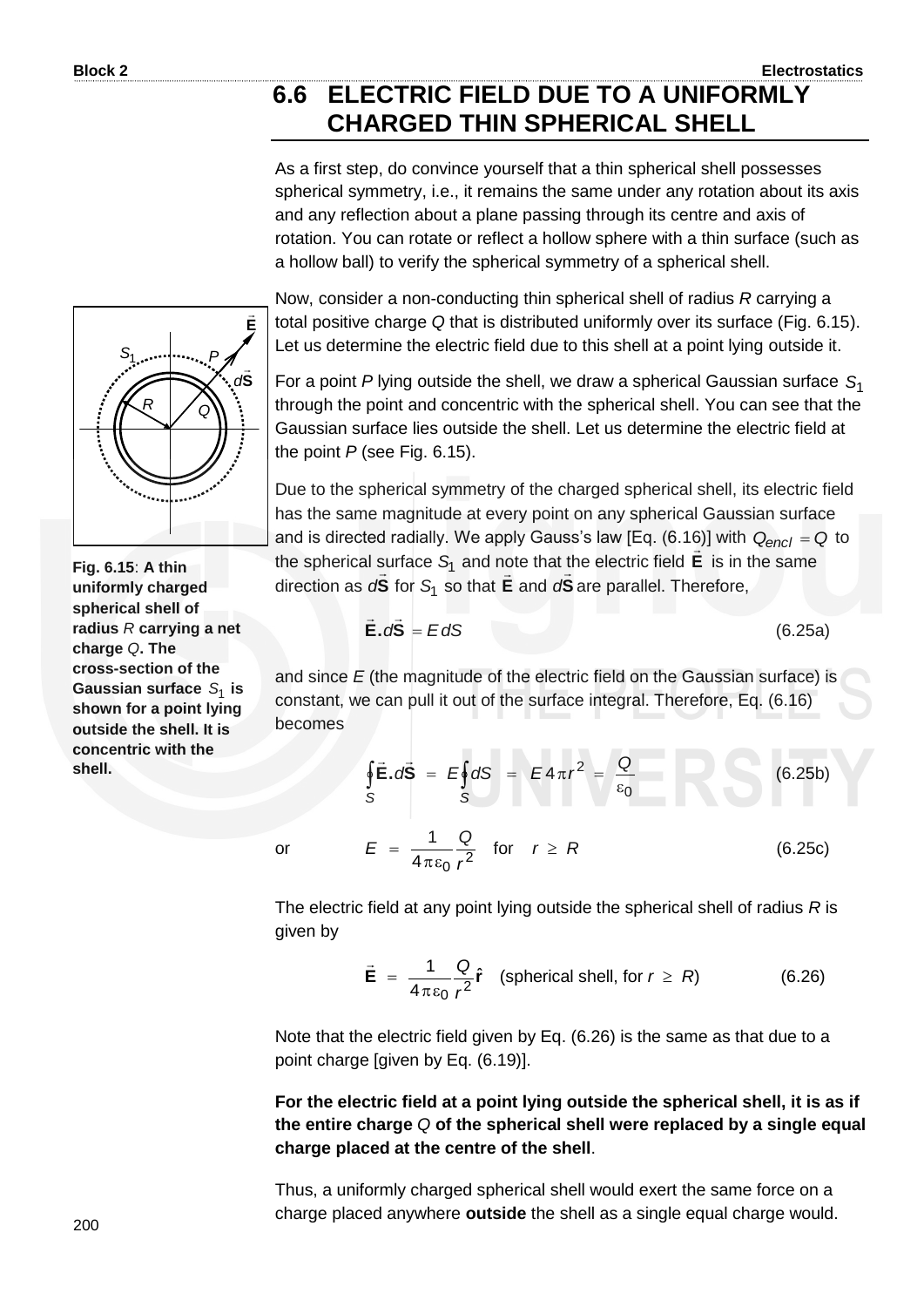So always remember,

**The electric field due to a spherical shell with a uniform charge distribution and the electrostatic force exerted by it on a charge situated outside the shell are the same as due to a single charge (equal to the charge of the shell) situated at its centre.** 

What is the electric field at a point **inside** the shell, i.e., at a point lying anywhere in the empty interior part of the shell?

For a point lying inside the shell, we draw a spherical Gaussian surface *S*2 concentric with the spherical shell, lying in the empty interior of the shell (see Fig. 6.16). Since this Gaussian surface encloses no net charge, from Gauss's law, the electric field is zero at all points inside the shell:

 $E = 0$  $\pm$   $\pm$  $=$ (spherical shell, for  $r < R$ ) (6.27)

So, **always remember, when a charge is enclosed by a uniformly charged spherical shell so that the charge lies inside the shell, no electrostatic force is exerted on the charge by the shell**.

Let us apply what you have learnt in this section to an example of two concentric thin spherical shells.

# *XAMPLE 6.2* **: TWO CONCENTRIC THIN SPHERICAL SHELLS**

Two concentric thin spherical shells of radii  $R_1$  and  $R_2$  (with  $R_2 > R_1$ ) carry uniformly distributed charges  $q_1$  and  $q_2$ , respectively (Fig. 6.17). Use Gauss's law to determine the electric fields at the points

a)  $r < R_1$ ,

ľ

- b)  $R_2 < r < R_1$  and
- c)  $r \ge R_2$ .

**SOLUTION ■** We use Gauss's law along with the results obtained for a thin spherical shell.

a) For the point  $r < R_1$ , that is, any point A lying inside the inner spherical shell, we can draw the spherical Gaussian surface through it (Fig. 6.18).

You can see that the **charge enclosed by that Gaussian surface is zero**. From Eq. (6.27) obtained using Gauss's law for a point inside the thin spherical shell, we get the result that the electric field for  $r < R_1$  is zero:

 $E = 0$  $\rightarrow$  $= 0$  (inside the inner spherical shell, for  $r < R_1$ )





**Fig. 6.16**: **The crosssection of a Gaussian**  surface S<sub>2</sub> enclosing **the empty interior of the thin uniformly charged spherical shell of radius** *R* **carrying a net charge** *Q***.**



**Fig. 6.17**: **Diagram for Example 6.2.**



**Fig. 6.18**: **The electric field at a point inside the inner shell is zero since the charge enclosed by it is zero.**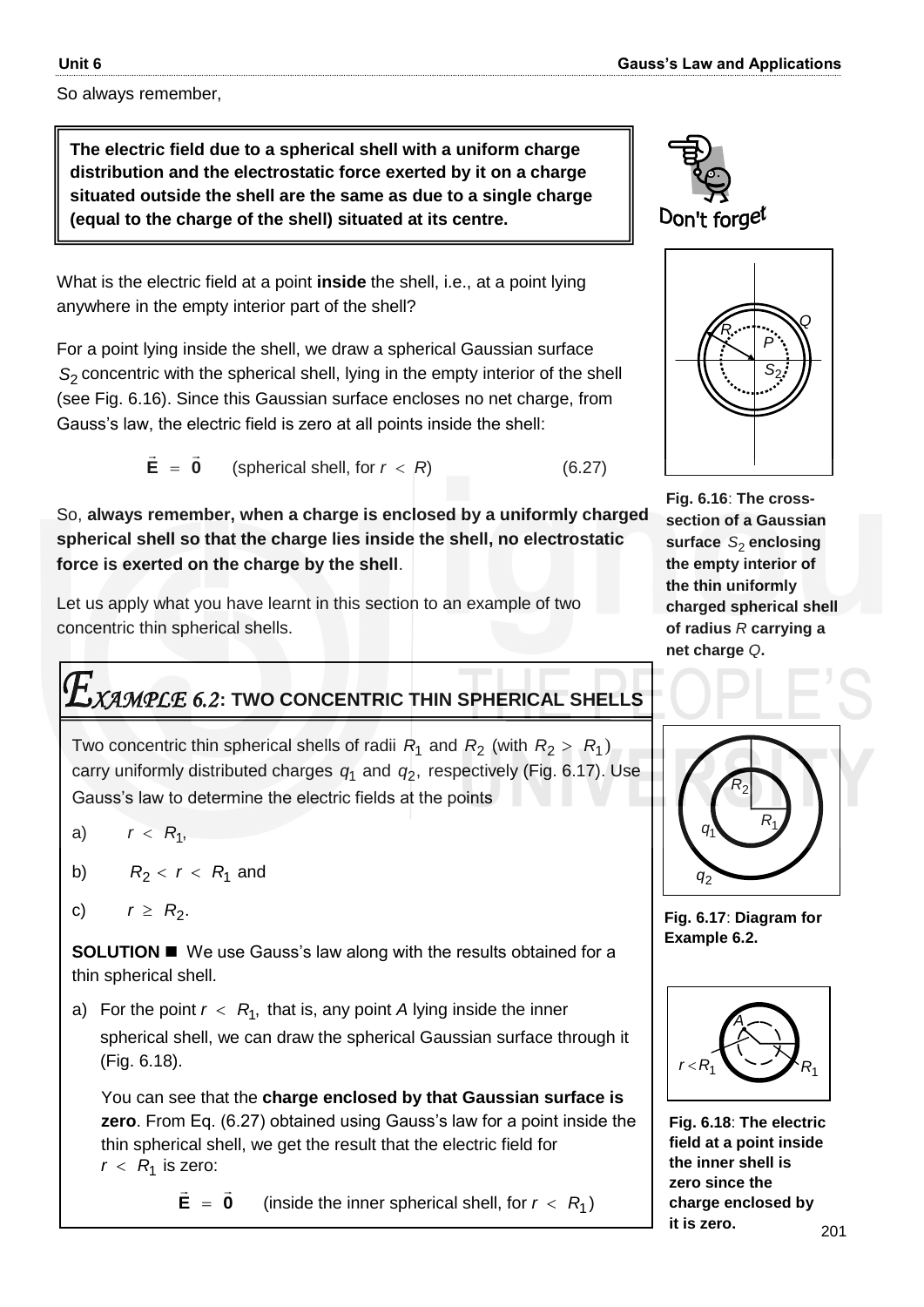

**Fig. 6.19**: **Diagram for parts (b) and (c) of Example 6.2.**

b) For the point  $R_1 < r < R_2$ , that is, the point lying between the two concentric shells, the net charge enclosed by the Gaussian surface of radius *r* is just the charge  $q_1$  on the inner spherical shell (Fig. 6.19a). Therefore, from Eq. (6.26), the electric field at any point between the two thin concentric shells is

$$
\vec{\mathbf{E}} = \frac{1}{4\pi\epsilon_0} \frac{q_1}{r^2} \hat{\mathbf{r}}
$$
 (for  $R_1 < r < R_2$ )

c) For the point  $r \geq R_2$ , that is, the point lying outside the outer spherical shell (Fig. 6.19b), the net charge enclosed by the Gaussian surface of radius  $r$  is the sum of the charges  $q_1$  and  $q_2$ . Therefore, from Eq. (6.26), the electric field at any point outside the outer spherical shell is

$$
\vec{\mathbf{E}} = \frac{1}{4\pi\epsilon_0} \frac{(q_1 + q_2)}{r^2} \hat{\mathbf{r}} \quad \text{(for } r \geq R_2\text{)}
$$

What would your answers be if the charges on the inner shell and outer shell were equal to  $+q$ ? To know this, answer the following SAQ!

#### *SAQ 4 -* **Uniformly charged thin spherical shell**

Each of two concentric thin spherical shells of radii  $R_1$  and  $R_2$  (with  $R_2 > R_1$ ) carries uniformly distributed charge  $+q$ . Use Gauss's law to determine the electric fields due to the shells at the points a)  $r < R_1$ , b)  $R_2 < r < R_1$  and c)  $r \ge R_2$ .

With this discussion on the applications of Gauss's law to spherically symmetric charge distributions, we end this unit. In the next unit, we continue our study of the applications of Gauss's law to charge distributions possessing cylindrical and planar symmetry. Let us now summarise what you have learnt in this unit.

## **6.7 SUMMARY**

| <b>Concept</b>       | <b>Description</b>                                                                                                                                                                                                        |
|----------------------|---------------------------------------------------------------------------------------------------------------------------------------------------------------------------------------------------------------------------|
| <b>Electric flux</b> | $\blacksquare$ The electric flux through a surface (of area S) represents the sum of<br>electric flux elements $(\vec{E} \cdot d\vec{S}_i)$ over the entire surface. Each flux element                                    |
|                      | represents the product of a small flat element of area on the surface and the<br>component of the electric field along the normal to that area element.                                                                   |
|                      | This product is nothing but the scalar product of the electric field vector and<br>the area element vector. Mathematically, electric flux or the flux of an<br>electric field E through a surface of area S is defined as |
|                      |                                                                                                                                                                                                                           |

$$
\Phi_E = \iint\limits_{S} \vec{E} \cdot d\vec{S}
$$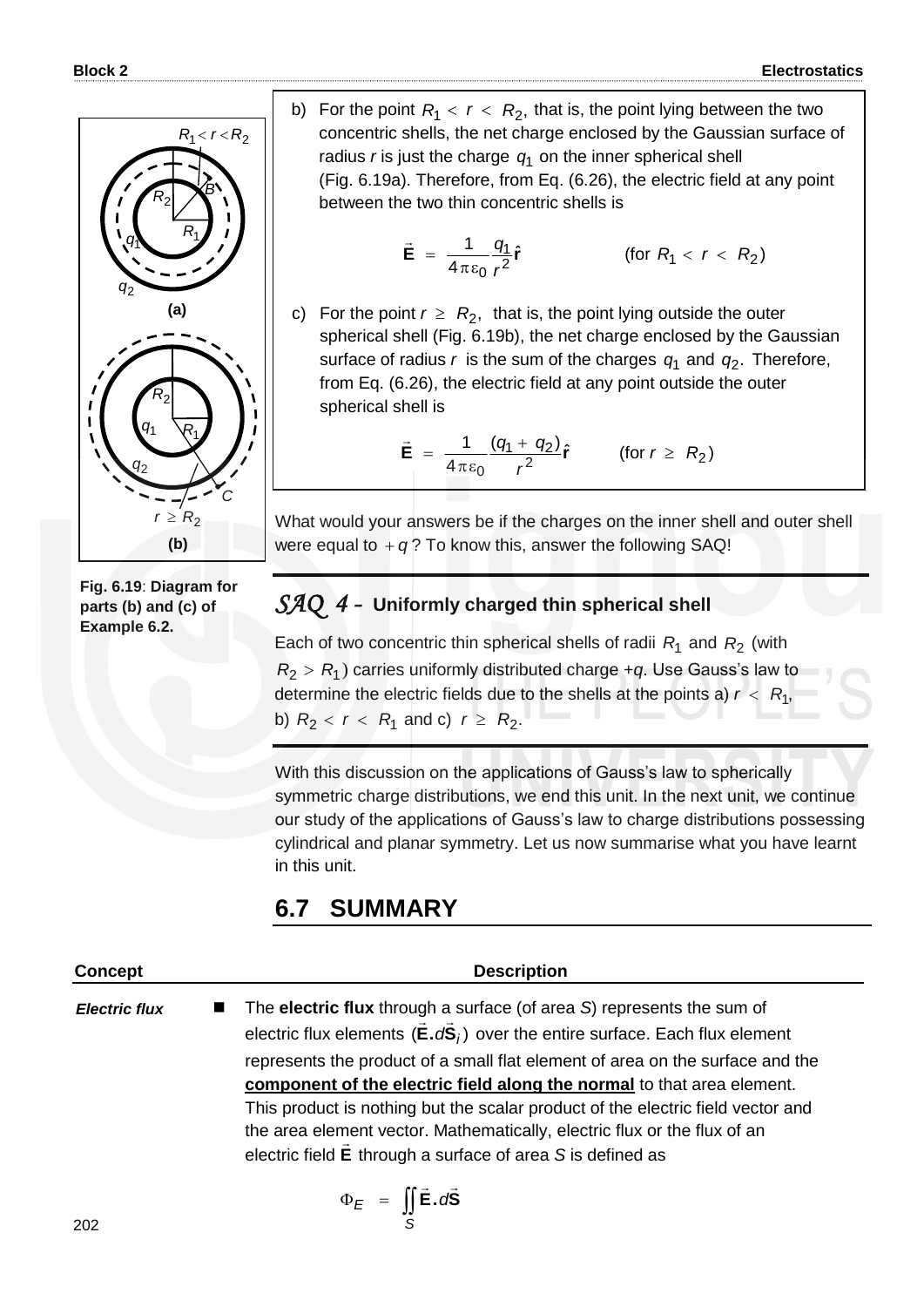**Remember, electric flux does not represent flow or change of any entity.** *Gauss's law*  **Gauss's law** states that the **net electric flux** through any imaginary **closed** surface *S* of arbitrary shape (called the Gaussian surface) is directly proportional to the net charge  $(Q_{encl})$  enclosed by the surface. In SI units, it is equal to 0  $\epsilon$ *Qencl* . *The net charge is the algebraic sum* (sum with sign of the charge included) *of all charges enclosed within the Gaussian surface*. Mathematically, the law in its integral form is  $\varepsilon_0$  $\oint \vec{E} \cdot d\vec{S} = \frac{Q_{enc}}{\epsilon_0}$ *S*  $\vec{E} \cdot d\vec{S} = \frac{Q}{A}$  $\pm$   $\pm$ The differential form of Gauss's law is  $\varepsilon_0$  $\vec{\nabla} \cdot \vec{\mathbf{E}} = \frac{\rho}{\rho}$  $\pm$   $\pm$ where  $\rho$  is the volume charge density of the charge distribution. charge, distribution of discrete charges and continuous charge distributions *Applications of Gauss's law to spherically symmetric systems Point charge Uniformly charged sphere* Using Gauss's law, we can determine the electric field due to a point enclosed by arbitrary surfaces. In this unit, we have considered spherically symmetric charge distributions. A charge distribution is said to be **spherically symmetric** if it remains **invariant** (**the same**) when it is **rotated around any axis passing through its centre**. It is said to possess **rotational symmetry** about that axis. when it is **reflected across any plane passing through its centre**. This is the **reflection symmetry**. Examples are a point charge, a uniformly charged sphere and a uniformly charged spherical shell. The **magnitude** of the electric field of a spherically symmetric charge distribution at any point depends only on *r*, the distance of the point from the centre of symmetry. The **direction** of the electric field is radially outward for positive charge distribution and radially inward for a negative charge distribution. The **electric field of a point charge** *q* at a distance *r* from it is given by  $\mathbf{E} = \frac{1}{\epsilon_0} - \frac{q}{2} \hat{\mathbf{r}}$ 4 1 2 0 *r q*  $\pi$ ε  $=$  $\overline{\phantom{a}}$  The **electric field due to a uniformly charged sphere of radius** *R* **carrying charge** *Q* at a point located outside the sphere at a distance *r* is given by 1 *Q*  $\rightarrow$ 

$$
\vec{E} = \frac{1}{4\pi\epsilon_0} \frac{Q}{r^2} \hat{r} \quad \text{for } r \geq R
$$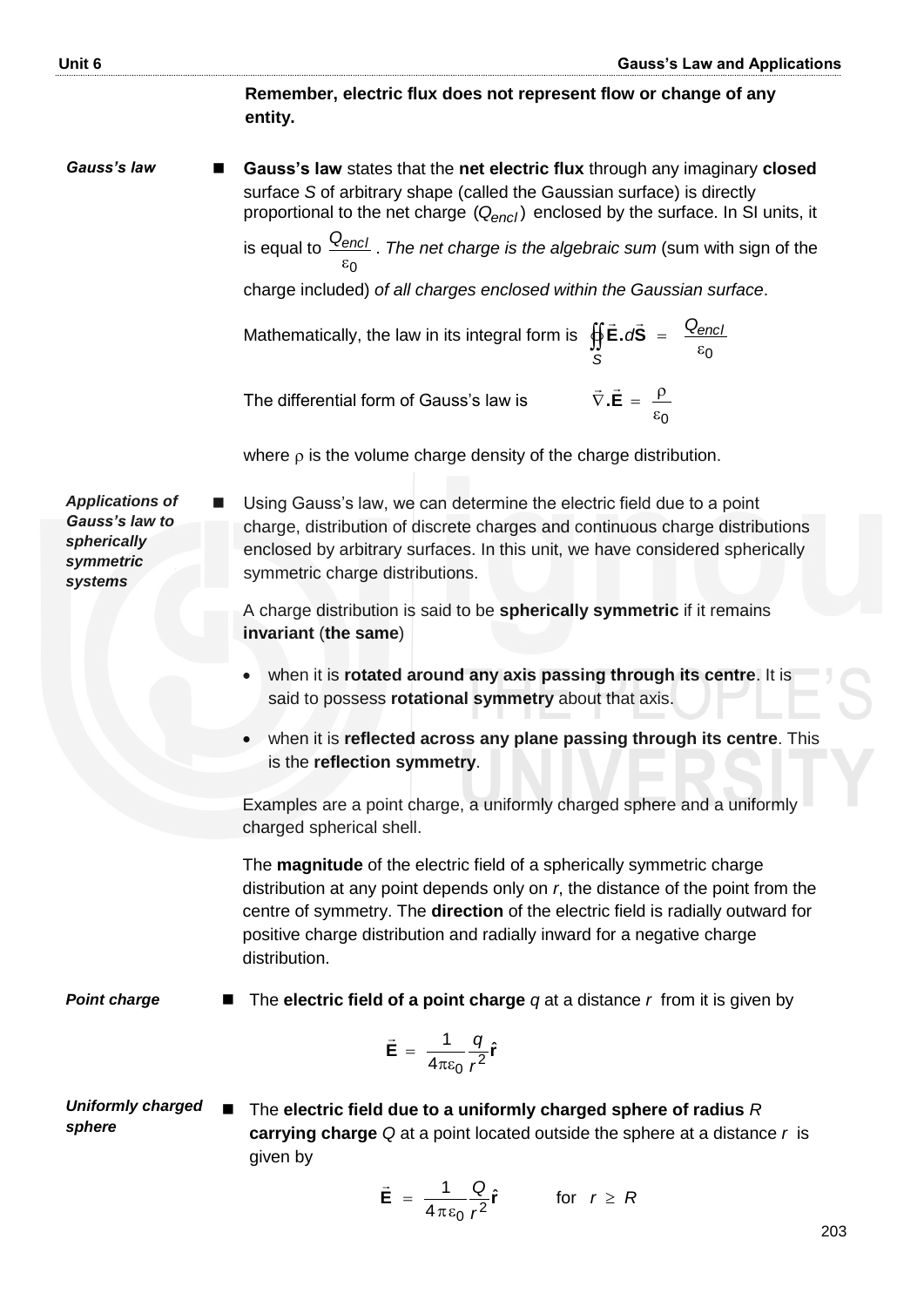For a point inside the sphere, it is given by

$$
\vec{\mathbf{E}} = \frac{Q}{4\pi\epsilon_0} \frac{r}{R^3} \hat{\mathbf{r}} \quad \text{for} \quad r < R
$$

*Uniformly charged thin spherical shell*

 The **electric field due to a uniformly charged thin spherical shell of radius** *R* **carrying charge** *Q* at any point lying outside the shell at a distance *r* from its centre is given by

$$
\vec{E} = \frac{1}{4\pi\epsilon_0} \frac{Q}{r^2} \hat{r}
$$
 (spherical shell, for  $r \ge R$ )

At all points lying anywhere in the empty interior part of the shell, the electric field is zero:

 $E = 0$  $\frac{1}{2}$   $\frac{1}{2}$ (spherical shell, for  $r < R$ )

#### **6.8 TERMINAL QUESTIONS**

- 1. Calculate the flux of the electric field  $\vec{E} = 100NC^{-1}\hat{i}$  through the surfaces of area 1.0m<sup>2</sup> situated in the *xy*, *xz* and *yz* planes, respectively.
- 2. A particle carrying a charge of  $2.7\times10^{-9}$ C is enclosed in a cubical Gaussian surface of side 0.5 m. Calculate the electric flux through the surface of the cube and any one of its faces.
- 3. Consider a system of four charges:  $3q$ ,  $q$ ,  $-3q$  and  $-q$ . Draw a Gaussian surface enclosing at least two charges of the system so that the net electric flux through it is a) zero, b)  $+ \left( \frac{4q}{\pi} \right)$  $\frac{9}{0}$  $\bigg)$  $\left( \right)$  $\overline{\phantom{a}}$  $\overline{\phantom{a}}$ ſ  $\epsilon$  $+\left(\frac{4q}{s_0}\right)$ , c)  $+\left(\frac{2q}{s_0}\right)$ J  $\left( \right)$  $\overline{\phantom{a}}$  $\overline{\phantom{0}}$ ſ  $\epsilon$  $^{+}$ 0  $\frac{2q}{q}$  and d)  $-\left(\frac{2q}{q}\right)$ .  $\frac{q}{\sqrt{q}}$  $\bigg)$  $\left( \frac{1}{2} \right)$ l  $\overline{\phantom{a}}$ ſ  $\epsilon$ *q*
- 4. The electric field in some region of space is given by  $\mathbf{E} = c r \hat{\mathbf{r}}$ ,  $\rightarrow$ where *c* is a constant. Use the differential form of Gauss's law to calculate the volume charge density, which gives rise to this electric field. Obtain the total charge contained in a sphere of radius *R*, centred at the origin in this region of space.
- 5. Suppose that a Gaussian surface encloses zero net charge. (a) Does Gauss's law require that the electric field be zero for all points on the surface? (b) If the electric field is zero everywhere on the Gaussian surface, does Gauss's law require that the net charge inside the surface be zero?
- 6. Is Gauss's law useful in calculating the electric field due to three equal charges placed at the corners of an equilateral triangle? Explain.
- 7. A charge *q* is placed at a corner of a cube as shown in Fig. 6.20. Determine the flux of the electric field of the charge through the right face (*ABCD*) of the cube? (Hint: Solving this problem requires a clever choice of the Gaussian surface.)
- 8. a) The electric flux due to a point charge passing through a spherical Gaussian surface of radius 0.10 m centred on the charge is



**Fig. 6.20**: **Diagram for TQ 7.**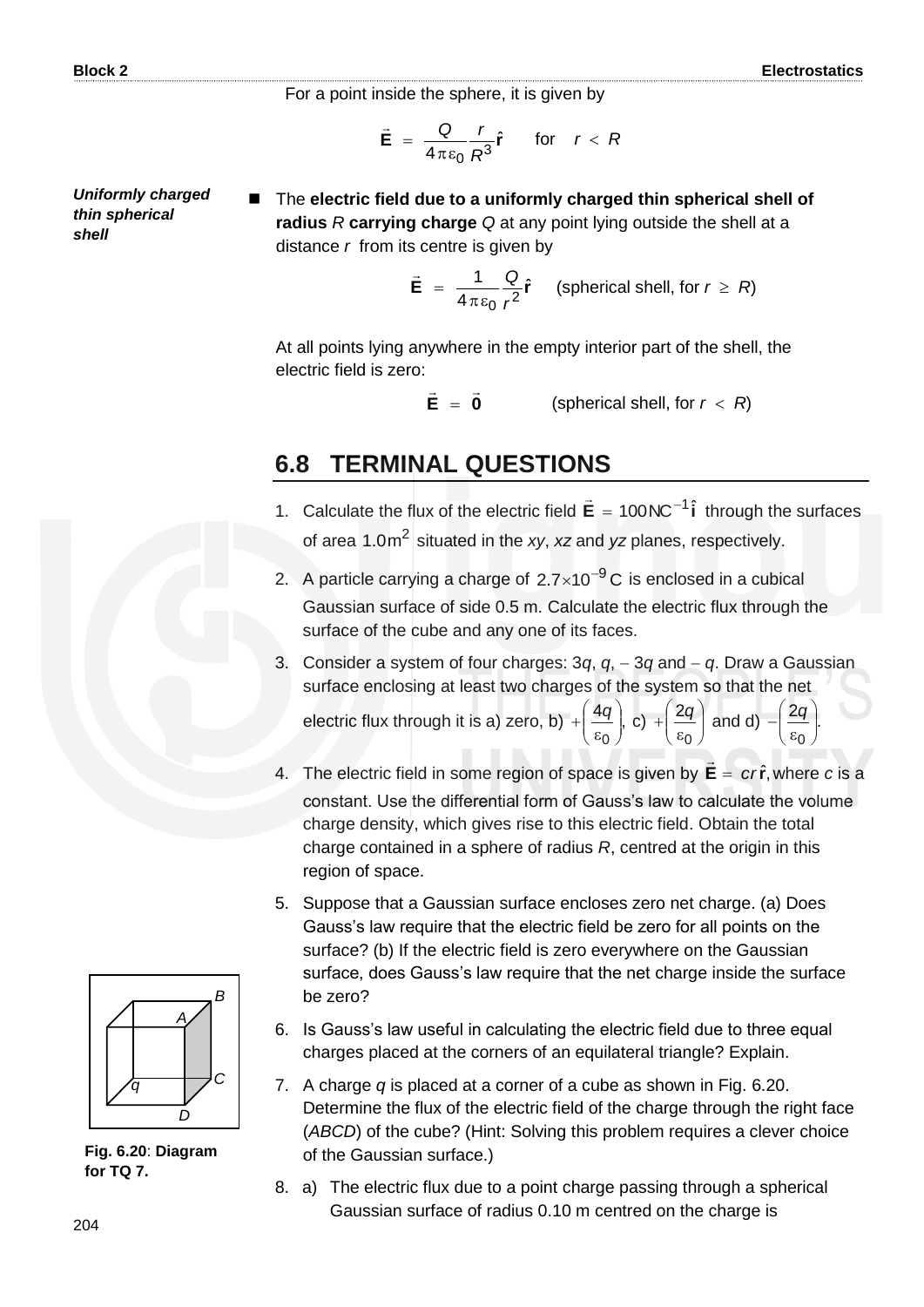$-$ 900 Nm $\rm ^2C^{-1}.$  What is the value of the point charge? What is the electric field due to the point charge at a point on the Gaussian surface? What would the electric flux through the Gaussian surface be if its radius were increased to 0.30 m?

- b) The magnitude of the electric field due to a non-conducting charged sphere of radius 0.30 m at a distance of 0.10 m from its centre is  $3.0 \times 10^3$  NC<sup>-1</sup>. What is the net charge on the sphere?
- 9. A non-conducting sphere of radius *R* carrying net positive charge *Q* is enclosed by a concentric non-conducting thin spherical shell of radius *r* carrying net negative charge *q*. Determine the electric field (a) inside the sphere, (b) between the sphere and the shell, and (c) outside the shell.
- 10. A charged non-conducting spherical shell having inner radius 3.0 m and outer radius10 m carries a charge of magnitude 9.0 nC distributed uniformly over its volume. Determine the electric field due to it at a distance of 6.0 m from its centre.

## **6.9 SOLUTIONS AND ANSWERS**

#### **Self-Assessment Questions**

1. We can determine the electric flux through the faces of the cube by using Eq. (6.6a), i.e., by integrating the scalar product **E**.d**S** over the right and top faces of the cube. Refer to Fig. 6.21. For the choice of the coordinate axes, the area vector for the right face is  $d\vec{S} = dS\hat{i}$  and for the top face, it is  $d\vec{S} = dS\hat{j}$ . .<br>پ So, the electric flux through the right face of the cube is given as:

$$
\Phi_E = \iint_S \vec{E} \cdot d\vec{S} = \iint_S (8.0 \times \hat{i} + 5.0 \hat{j}) \cdot dS \hat{i}
$$
  
= 
$$
\iint_S (8.0 \times \hat{i} \cdot \hat{i} dS = (8.0) \iint_S (x) dS \quad (\because \hat{i} \cdot \hat{i} = 1, \hat{i} \cdot \hat{j} = 0)
$$

Now, on the right face of the cube, 
$$
x
$$
 is constant and has the value  $x = 2.0$  m. Therefore, for the right face, we get

$$
\Phi_E = (8.0) \iint_S (2.0) dS = (16.0) \iint_S dS
$$

Now the integral  $\iint dS$  is equal to the area of the right face of the cube, *S*

which is just 1.0m<sup>2</sup>. Therefore, the electric flux through the right face of the cube is

$$
\Phi_E = (16.0) \text{NC}^{-1} \text{m}^2
$$

Now, we follow the same steps for the top face of the cube as we followed for the right face of the cube. Since for the top face,  $d\vec{\textbf{S}} = d\textbf{S}\,\hat{\textbf{j}}$ ں<br>= and  $\hat{j}$ .  $\hat{j}$  = 1,  $\hat{i}$ .  $\hat{j}$  = 0, the electric flux through the top face of the cube is given as:

**Fig. 6.21**: **Diagram for the answer of SAQ 1.**



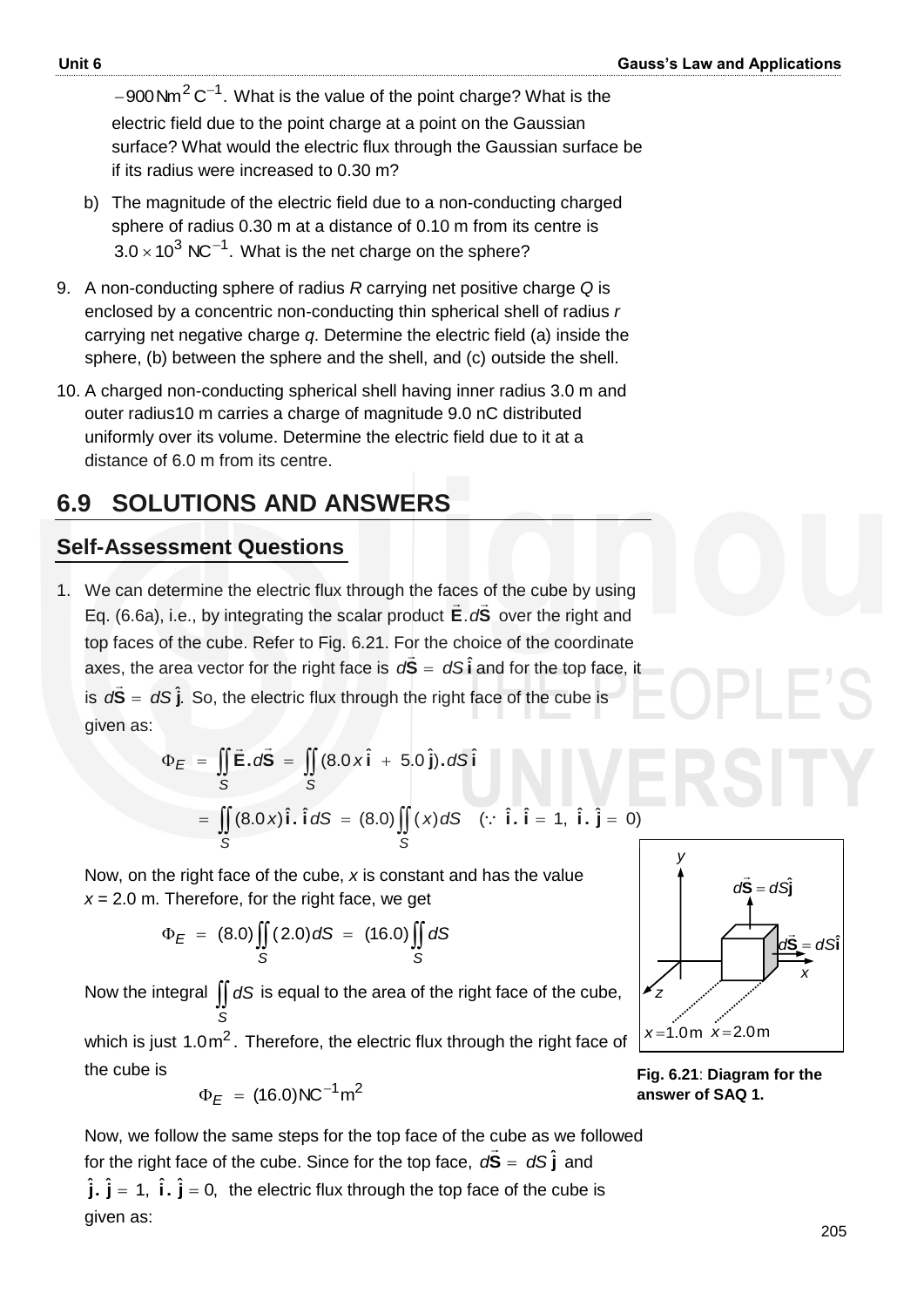$\Phi_E = \iint \vec{E} \cdot d\vec{S} = \iint (8.0 \times \hat{i} +$ *S S*  $E = \iint \vec{E} \cdot d\vec{S} = \iint (8.0 \times \hat{i} + 5.0 \hat{j}) \cdot dS \hat{j}$  $=$   $\iint$ *S*  $(5.0)dS = (5.0)$ *S*  $(5.0)$ || dS

Now the integral  $\iint dS$  is equal to the area of the top face of the cube, *S*

which is just 1.0m<sup>2</sup>. Therefore, the electric flux through the top face of the cube is  $\Phi_E = (5.0) \text{NC}^{-1} \text{m}^2$ .

- 2. a) We cannot apply Gauss's law to the surfaces shown in Figs. 6.1a, b and c as these are open surfaces (these do not define an enclosed volume) and Gauss's law can be applied to only closed surfaces.
	- b) i) No, the electric flux through the surface would not change as the Gaussian surface can be of any shape and the electric flux is equal to only the net charge enclosed by it.
		- ii) No, since the net charge enclosed by the surface is the same.
		- iii) No, because the location of the charge within the surface does not matter.
		- iv) Yes, because the net charge enclosed by the surface would change.
		- v) Yes, because the net charge enclosed by the surface would change.
		- vi) No, since the net charge enclosed by the surface is the same.
	- c) From Eq. (6.12), the value of the charge on the particle is given by

 $q_{encl} = \varepsilon_0 \Phi_E = (8.85 \times 10^{-12} \text{ C}^2 \text{N}^{-1} \text{m}^{-2}) \times 500 \text{ N} \text{m}^2 \text{ C}^{-1} = 4.42 \times 10^{-9} \text{ C}$ 

The electric flux through the surface would not change since the net charge enclosed by it remains the same.

d) Refer to Fig. 6.22. The net charge enclosed by the surface S<sub>1</sub> is  $q_1 = +3.1$  nC. Since the particle P enclosed by the surface  $S_1$  carries no charge, it makes no contribution to the electric flux. The remaining charges are outside the surface. Therefore, from Eq. (6.12),

$$
\Phi_E = \frac{q_{\text{encl}}}{\epsilon_0} = \frac{q_1}{\epsilon_0} = \frac{3.1 \times 10^{-9} \,\text{C}}{8.85 \times 10^{-12} \,\text{C}^2 \text{N}^{-1} \text{m}^{-2}} = 350 \,\text{N} \text{m}^2 \,\text{C}^{-1}
$$

The net charge enclosed by the surface  $S_2$  is

$$
q_1 + q_2 + q_3 = +3.1 \,\text{nC} + (-5.9 \,\text{nC}) + (-3.1 \,\text{nC}) = -5.9 \,\text{nC}
$$

Therefore, from Eq. (6.12),

$$
\Phi_E = \frac{q_{\text{encl}}}{\varepsilon_0} = \frac{-5.9 \times 10^{-9} \,\text{C}}{8.85 \times 10^{-12} \,\text{C}^2 \text{N}^{-1} \text{m}^{-2}} = -6.7 \times 10^2 \,\text{N} \text{m}^2 \,\text{C}^{-1}
$$

3. We use Eq. (6.22) for the electric field of a uniformly charged sphere since the point lies outside the sphere and take the magnitude only. Therefore, the net charge on the sphere is



**Fig. 6.22**: **Diagram for the answer of SAQ 2d.**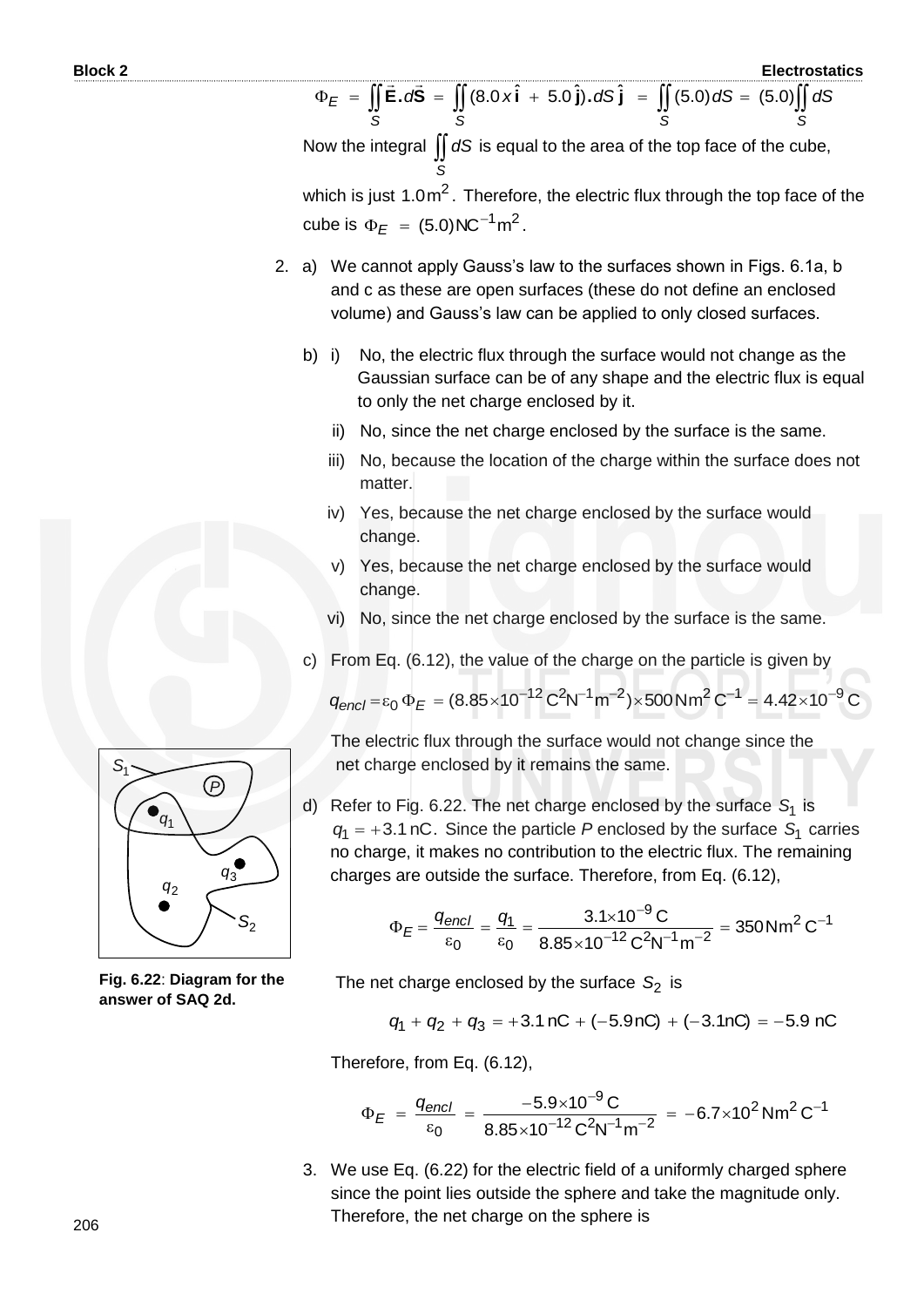$$
Q = E(4\pi\epsilon_0 r^2) = \frac{(9.0NC^{-1}) \times (0.3m)^2}{2.28 \times 10^{9} \text{ C}^{-2} \text{M} \cdot \text{s}^2} = 0.09nC = 0.1nC
$$

$$
8.99 \times 10^9 \text{ C}^{-2} \text{N} \text{m}^2
$$

Since the sphere is uniformly charged, its volume charge density is given by Eq. (6.23a):

$$
\rho = \frac{Q}{\frac{4\pi}{3}R^3} = \frac{0.09 \times 10^{-9} \text{ C}}{\frac{4\pi}{3}(0.1 \text{ m})^3} = 2.1 \times 10^{-8} \text{ C m}^{-3}
$$

- 4. Refer to Fig. 6.23. We follow the steps in Example 6.2 with  $\, q_{\scriptscriptstyle \rm I}^{} = q_{\scriptscriptstyle \rm Z}^{} = + q$ .
	- a) For the point  $r < R_1$ , the net charge enclosed by a spherical Gaussian surface passing through *r*, (i.e., a point inside the inner shell) is zero. Hence, for  $r < R_1$ ,  $\frac{1}{2}$   $\frac{1}{2}$

$$
\vec{\mathbf{E}} = \vec{\mathbf{0}}
$$

b) For  $R_2 < r < R_1$ , (i.e., a point lying between the two concentric shells), the net charge enclosed by a spherical Gaussian surface passing through *r* is just +*q* and hence, for  $R_2 < r < R_1$ ,

$$
\vec{\mathbf{E}} = \frac{1}{4\pi\varepsilon_0} \frac{q}{r^2} \hat{\mathbf{r}}
$$

c) For  $r \ge R_2$ , (i.e., a point lying outside the outer shell), the net charge enclosed by a spherical Gaussian surface passing through *r* is  $+q+q = +2q$  and hence, for  $r \geq R_2$ ,

$$
xy - \tau
$$
 and hence, for  $r \leq r$ 

$$
\vec{\mathbf{E}} = \frac{1}{4\pi\varepsilon_0} \frac{2q}{r^2} \hat{\mathbf{r}}
$$

#### **Terminal Questions**

1. Refer to Fig. 6.24. A surface of area *S* in the *xy* plane is represented by the vector  $S\hat{k}$  since  $\hat{k}$  is the unit vector perpendicular to the *xy* plane. Therefore, the flux of the electric field  $\vec{E} = 100 \text{NC}^{-1}\hat{i}$  through a surface of area  $S = 1.0$ m<sup>2</sup> situated in the *xy* plane is

$$
\Phi_E = \vec{E}.\,\hat{S}\hat{k} = 100\,\text{NC}^{-1}\,\hat{i}.(1.0\,\text{m}^2)\hat{k} = 100\,\text{NC}^{-1}\,\text{m}^2\,(\hat{i}.\hat{k}) = 0
$$

The area vector in the xz plane is given by S  $\hat{\textbf{j}}$  and for S = 1.0m<sup>2</sup>, the flux of the electric field  $\vec{E} = 100 \text{NC}^{-1}\hat{i}$ through the *xz* plane is

$$
\Phi_E = \vec{E}.\hat{S}\hat{j} = 100NC^{-1}\hat{i}.(1.0m^2)\hat{j} = 100NC^{-1}m^2(\hat{i}.\hat{j}) = 0
$$

In the yz plane, the area vector is given by  $S\hat{i}$  and for  $S = 1.0 \text{m}^2$ , the flux of the electric field  $\vec{E} = 100NC^{-1}\hat{i}$ through the *yz* plane is

$$
\Phi_E = \vec{E}.\hat{Si} = 100 \text{NC}^{-1} \hat{i}.(1.0 \text{m}^2) \hat{i} = 100 \text{NC}^{-1} \text{m}^2 (\hat{i}.\hat{i}) = 100 \text{NC}^{-1} \text{m}^2
$$

2. Let us choose the surface of the cube as the Gaussian surface. From Gauss's law [Eq. (6.16)], the electric flux through this surface is

$$
\Phi_E = \frac{q}{\epsilon_0} = \frac{2.7 \times 10^{-9} \text{C}}{8.85 \times 10^{-12} \text{C}^2 \text{N}^{-1} \text{m}^{-2}} = 3.0 \times 10^2 \text{N} \text{C}^{-1} \text{m}^2
$$



**Fig. 6.23**: **Diagram for the answer of SAQ 4.**



**Fig. 6.24**: **Area vectors for the answer of TQ 1.**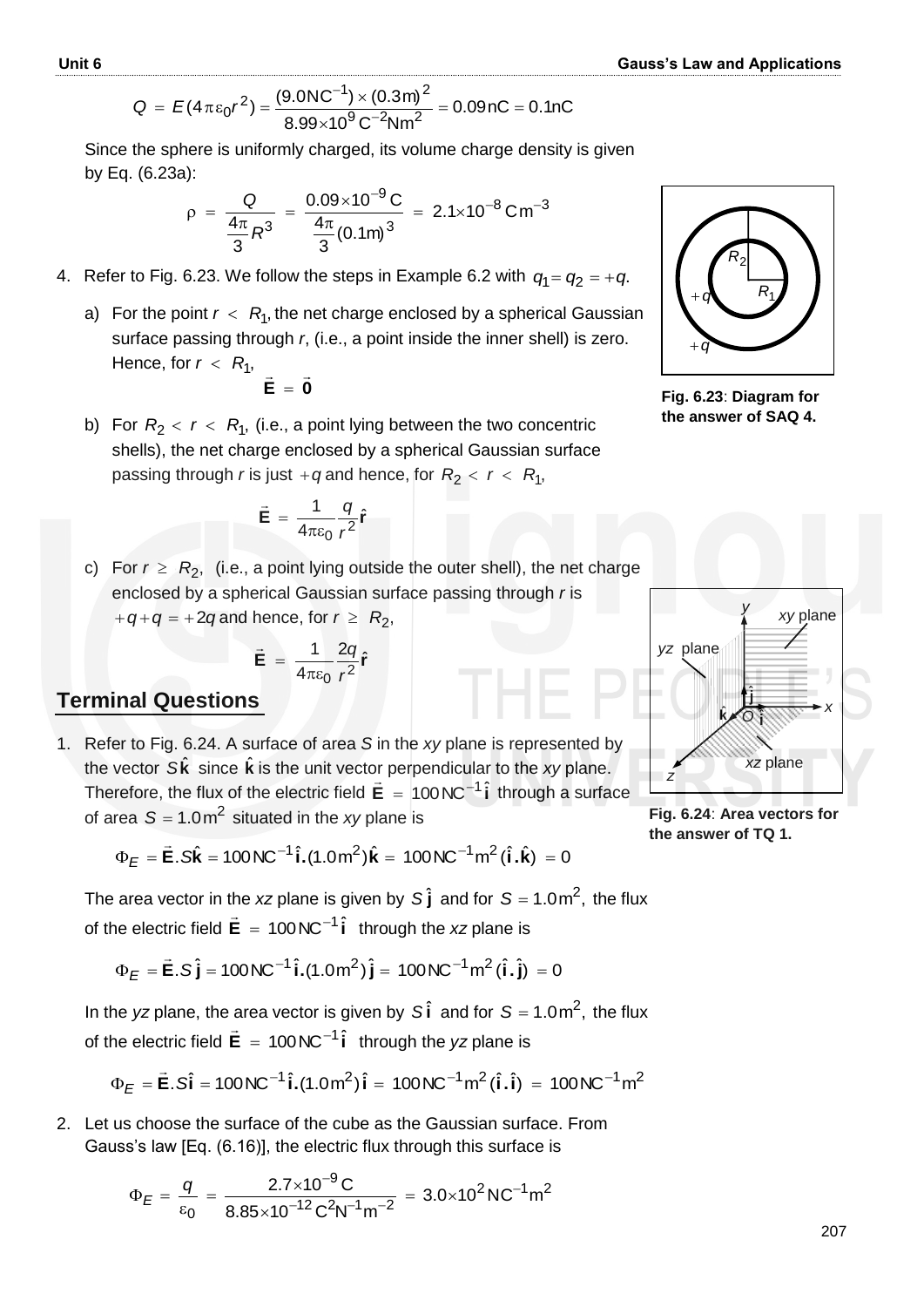

Since the cube has 6 faces, the electric flux through any one of the cube's faces is

$$
\Phi_{E'} = \frac{\Phi_E}{6} = \frac{q}{6\epsilon_0} = \frac{3.0 \times 10^2 \,\text{NC}^{-1}\,\text{m}^2}{6} = 50 \,\text{NC}^{-1}\,\text{m}^2
$$

3. Refer to Figs. 6.25a to e. We use Eq. (6.16):  $\varepsilon_0$  $\Phi_E = \frac{q}{q}$ *E*

- a) For the net electric flux through the Gaussian surface to be zero, the net electric charge enclosed by it should be zero. In Figs. 6.24a and b, the two Gaussian surfaces shown enclose the charges so that the net charge within each one of them and hence the electric flux through them is zero. You can draw a third one too enclosing only the charges  $+q$  and  $-q$ .
- b) For the net electric flux through the Gaussian surface to be  $(+4q/\varepsilon_0)$ , the net electric charge enclosed by it should be  $+4q$  In Fig. 6.24c, the Gaussian surface encloses the charges  $+3q$  and  $+q$  so that the net charge within it is +4q and the net electric flux through it is (+ 4q/ $\varepsilon_0$ ).
- c) For the net electric flux through the Gaussian surface to be  $(+ 2q/\varepsilon_0)$ , the net electric charge enclosed by it should be +2q. In Fig. 6.24d, the Gaussian surface encloses the charges  $+3q$  and  $-q$  so that the net charge within it is  $+2q$  and the net electric flux through it is  $(+2q/\varepsilon_0).$
- d) For the net electric flux through the Gaussian surface to be  $(-2q/\varepsilon_0)$ , the net electric charge enclosed by it should be  $-2q$ . In Fig. 6.24e, the Gaussian surface encloses the charges  $-3q$  and  $+q$  so that the net charge within it is  $-2q$  and the net electric flux through it is  $(-2q/\varepsilon_0).$

4. We use Eq. (6.18) to calculate the volume charge density  $\rho$  and write

**Fig. 6.25**: **Diagram for the answer of TQ 3.**

$$
\rho = \varepsilon_0 \vec{\nabla} . \vec{E} = \varepsilon_0 \vec{\nabla} . (c r \hat{r}) = \varepsilon_0 \vec{\nabla} . (c \vec{r}) \qquad \left( \because \hat{r} = \frac{\vec{r}}{r} \right)
$$

In Unit 2, you have learnt how to calculate the divergence of a vector field.

$$
\therefore \rho = \varepsilon_0 \vec{\nabla} \cdot (c\vec{r}) = \varepsilon_0 c \vec{\nabla} \cdot \vec{r} = \varepsilon_0 c (\hat{i} \frac{\partial}{\partial x} + \hat{j} \frac{\partial}{\partial y} + \hat{k} \frac{\partial}{\partial z}) \cdot (x\hat{i} + y\hat{j} + z\hat{k})
$$

$$
= \varepsilon_0 c (\frac{\partial x}{\partial x} + \frac{\partial y}{\partial y} + \frac{\partial z}{\partial z}) = 3\varepsilon_0 c
$$

$$
^{50}
$$
  $^{\circ}$   $^{\circ}$   $\partial x$   $\partial y$   $\partial z'$   $^{50}$   $\partial z'$   
his region of space. the total charge contained in a

In this region of space, the total charge contained in a sphere of radius *R*, centred at the origin is just the volume integral  $Q = \iiint \rho dV$ . Since  $\rho$  is *V*

constant and the volume integral equals the volume of the sphere of radius *R*, we have

$$
Q = 3\epsilon_0 c \int_V dV = 3\epsilon_0 c \frac{4\pi}{3} R^3 = 4\pi \epsilon_0 c R^3
$$

5. a) When the Gaussian surface encloses zero net charge, Gauss's law yields  $\mathbf{E} \cdot d\mathbf{S} = 0$ . However, this does not mean that the electric field is zero for all points on the surface. E.dS -<br>→ → → .d<sup>S</sup> can be zero even when E  $\rightarrow$  and **S**  $\overline{a}$ d<sup>S</sup> are perpendicular to each other.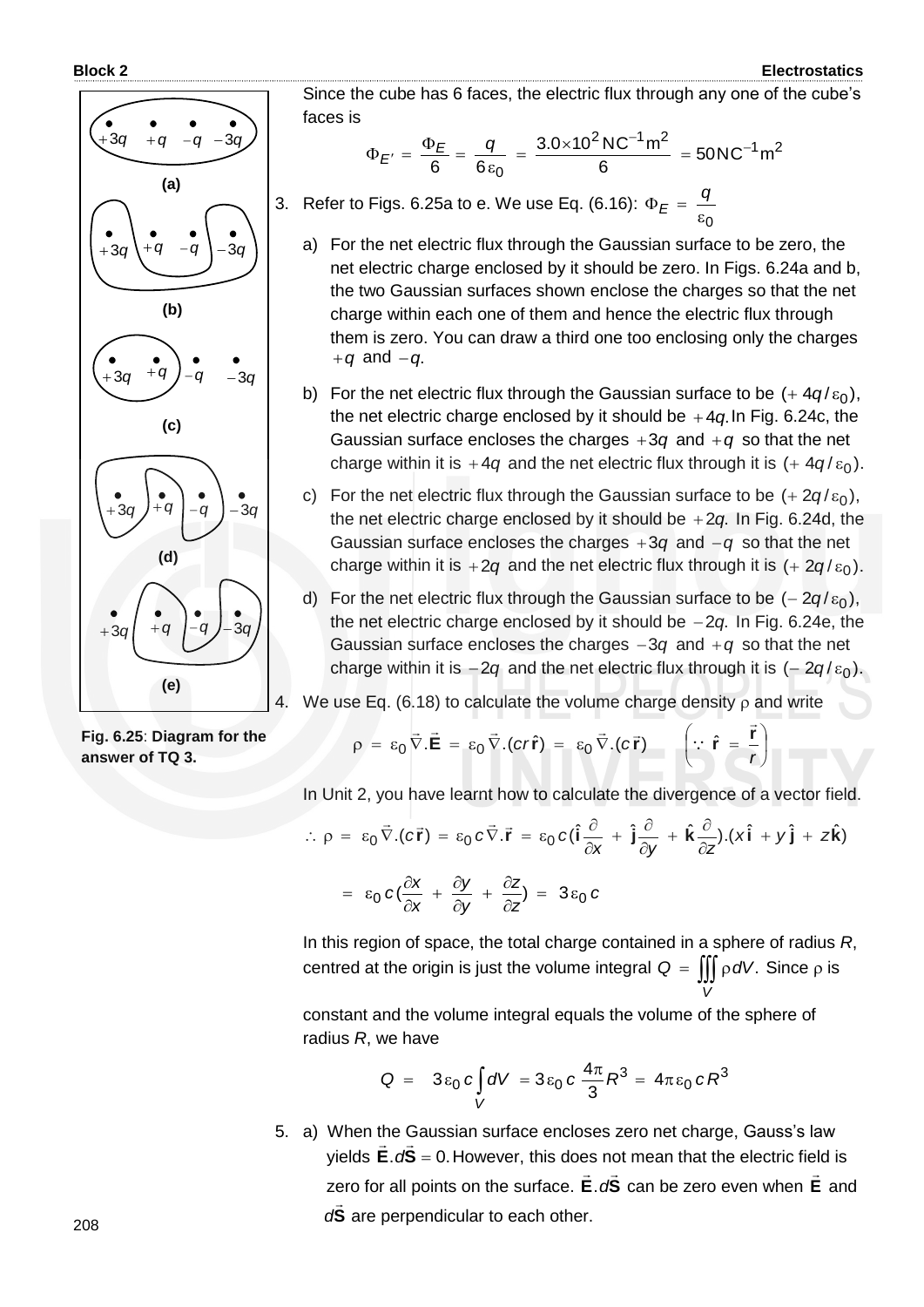- b) If the electric field is zero everywhere on the Gaussian surface, Gauss's law requires that there should be no net charge inside the surface, i.e., the net charge should be zero.
- 6. Gauss's law is not useful in calculating the electric field due to three equal charges placed at the corners of an equilateral triangle because it is not possible to find a closed surface of appropriate symmetry over which the electric field can be taken to be constant and its direction can be taken to be either parallel or normal to the surface to evaluate the surface integral.
- 7. The electric flux through the shaded right face (*ABCD*) of the cube having area, say *S* , is

$$
\Phi_{S'} = \iint_{S'} \vec{E} \cdot d\vec{S}
$$

To determine  $\Phi_{\mathcal{S}'},$  the trick is to choose an appropriate Gaussian surface that encloses the charge *q*. We can put together 8 cubes of the same size as the original cube in the problem to construct the Gaussian surface as shown in Fig. 6.26. It includes the right face *ABCD* of the original cube and encloses the charge *q*. Note that the area of the Gaussian surface is 24 times the area of the right face *ABCD*. So, now we can apply Gauss's law to this problem.



**Fig. 6.26**: **Diagram for answer to TQ 7.** 

From Gauss's law, we have 0  $\frac{d}{d\vec{B}} \vec{E} \cdot d\vec{S} = \frac{Q_{\text{enc}}}{\epsilon_0}$ *S*  $\frac{1}{2}$   $\frac{1}{2}$ where *S* is the surface area of

the Gaussian surface enclosing the charge. Since the area of the Gaussian surface is 24 times the area S' of ABCD, we have

$$
\oint_{S} \vec{E} \cdot d\vec{S} = 24 \times \iint_{S'} \vec{E} \cdot d\vec{S} = \frac{q}{\epsilon_0} \quad \text{or} \quad \iint_{S'} \vec{E} \cdot d\vec{S} = \frac{q}{24 \epsilon_0}
$$

Thus, the electric flux through the right face (*ABCD*) of the cube is

$$
\Phi_{S'} = \frac{q}{24\,\varepsilon_0}
$$

8. a) We use Eq. (6.12) to determine the value of the point charge:

$$
q = \varepsilon_0 \Phi_E = (8.85 \times 10^{-12} \, \text{C}^2 \text{N}^{-1} \text{m}^{-2}) \times (-900 \, \text{N} \text{m}^2 \text{C}^{-1}) = -7.96 \, \text{nC}
$$

From Eq. (6.19), the electric field of *q* at a distance of 0.10 m from it is

$$
\vec{E} = (8.99 \times 10^{9} \text{ C}^{-2} \text{Nm}^{2}) \times \frac{-7.96 \times 10^{-9} \text{ C}}{(0.10 \text{ m})^{2}} \hat{r} = (-7.2 \times 10^{3} \text{ N C}^{-1}) \hat{r}
$$

The electric flux through the Gaussian sphere of radius 0.30 m would remain the same as the charge enclosed by it is the same. It will be  $-900$ Nm $^2\text{C}^{-1}.$